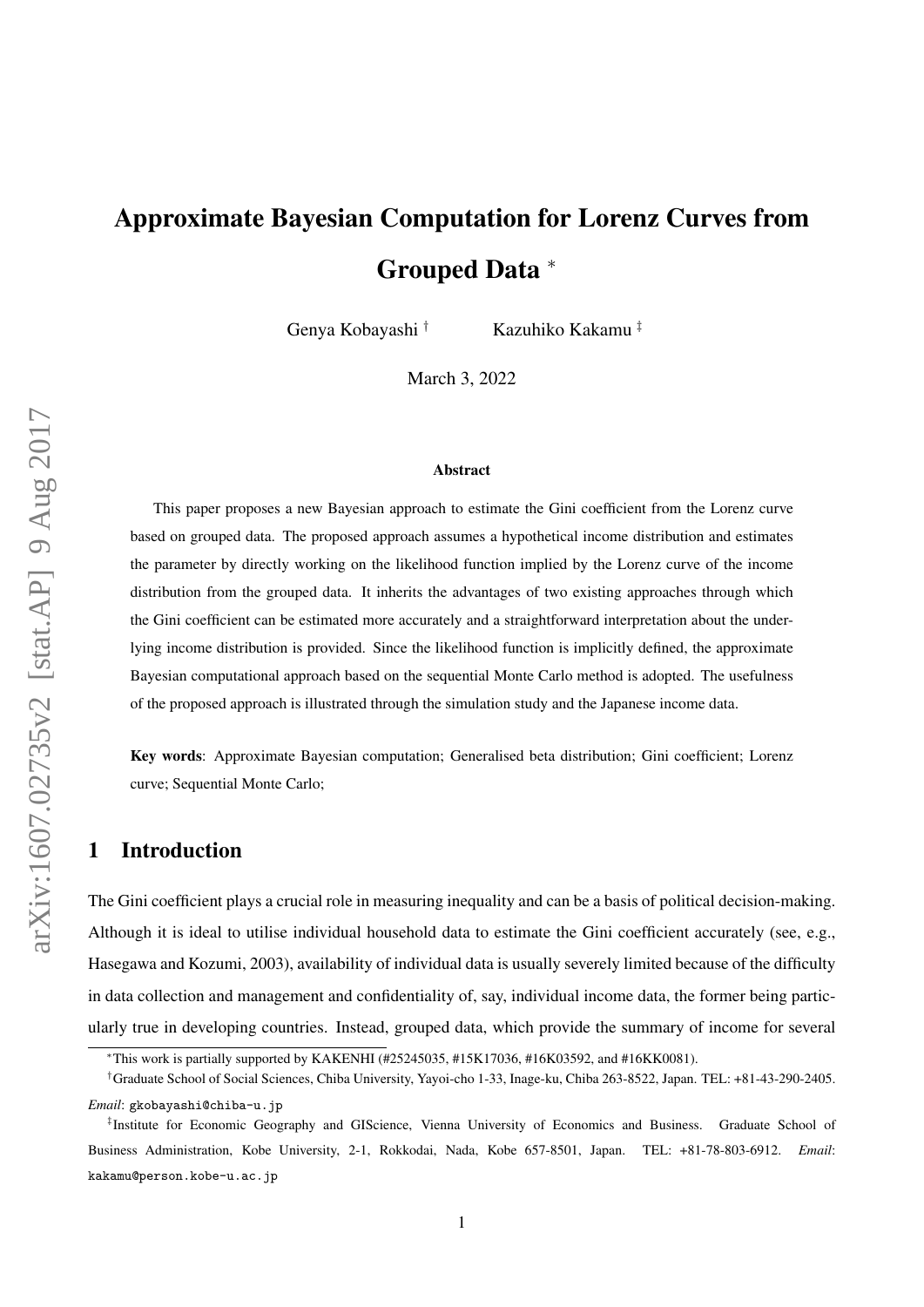income classes, are widely available. Estimating the Gini coefficient based on grouped data has drawn substantial attention from both the theoretical and empirical perspectives. See, for example, Chotikapanich (2008) for an overview.

There are mainly two approaches to estimate the Gini coefficient from grouped income data in the parametric framework (Ryu and Slottje, 1999). One is to assume a hypothetical statistical distribution for income and to estimate the parameter of the distribution (McDonald and Xu, 1995). The Gini coefficient is then calculated from the estimates. The advantage of this approach is that it provides a straightforward interpretation about the underlying income distribution because the moments can be computed and the shape of the distribution can be visualised through the parameter estimates. There exists a wide range of size distributions (Kleiber and Kotz, 2003) and the likelihood function can be constructed based on the multinomial distribution (Mc-Donald, 1984) or selected order statistics (Nishino and Kakamu, 2011; David and Nagaraja, 2003). The other approach is to fit a specific functional form to the Lorenz curve and estimate the parameters of the function. Since such a functional form for the Lorenz curve is designed so that the inequality measures can be easily derived, the Gini coefficient is immediately calculated once the parameter estimates are obtained. A notable advantage of this approach is that a large list of functional forms is available (see, *e.g.*, Kakwani and Podder, 1973; Basmann *et al.*, 1986; 1990; Ortega, *et al.*, 1991; Rasche *et al.*, 1980; Villaseñor and Arnold, 1989; Chotikapanich, 1993; Sarabia *et al*., 1999) in addition to the ones that are derived from the well-known income models such as the lognormal, Singh-Maddala, and Dagum distributions. However, while the implied probability density function exists provided some conditions are satisfied (Iritani and Kuga, 1983 and Sarabia, 2008), the interpretation as a statistical size distribution is less intuitive as the support of the probability density function of the implied distribution is limited to some interval. Moreover, current practice for parametric Lorenz curve estimation lacks a solid statistical foundation compared with hypothetical statistical distribution estimation despite the fact that the discussions of the Lorenz curve have long history since the seminal work by Lorenz (1905).

Given this context, the aim of the current paper is to estimate the Lorenz curve of a hypothetical statistical distribution from the grouped data in a general framework. For some flexible hypothetical distribution, such as the generalised beta distribution, an analytical form of the Lorenz curve is not available and the evaluation of the Lorenz curve can be computationally expensive and unstable. Therefore, a new estimation procedure for the case where the Leorenz curve is not available explicitly is required. Moreover, it is worth noting that the present study is motivated by the approach proposed by Chotikapanich and Griffiths (2002, 2005). More recently, Hajargasht and Griffiths (2015) proposed a generalised method-of-moment approach for the Lorenz curves in a similar setting. In Chotikapanich and Griffiths (2002, 2005), the expectation of the income shares for the groups, and hence that of the differences between the Lorenz curves for the consecutive groups, is assumed to be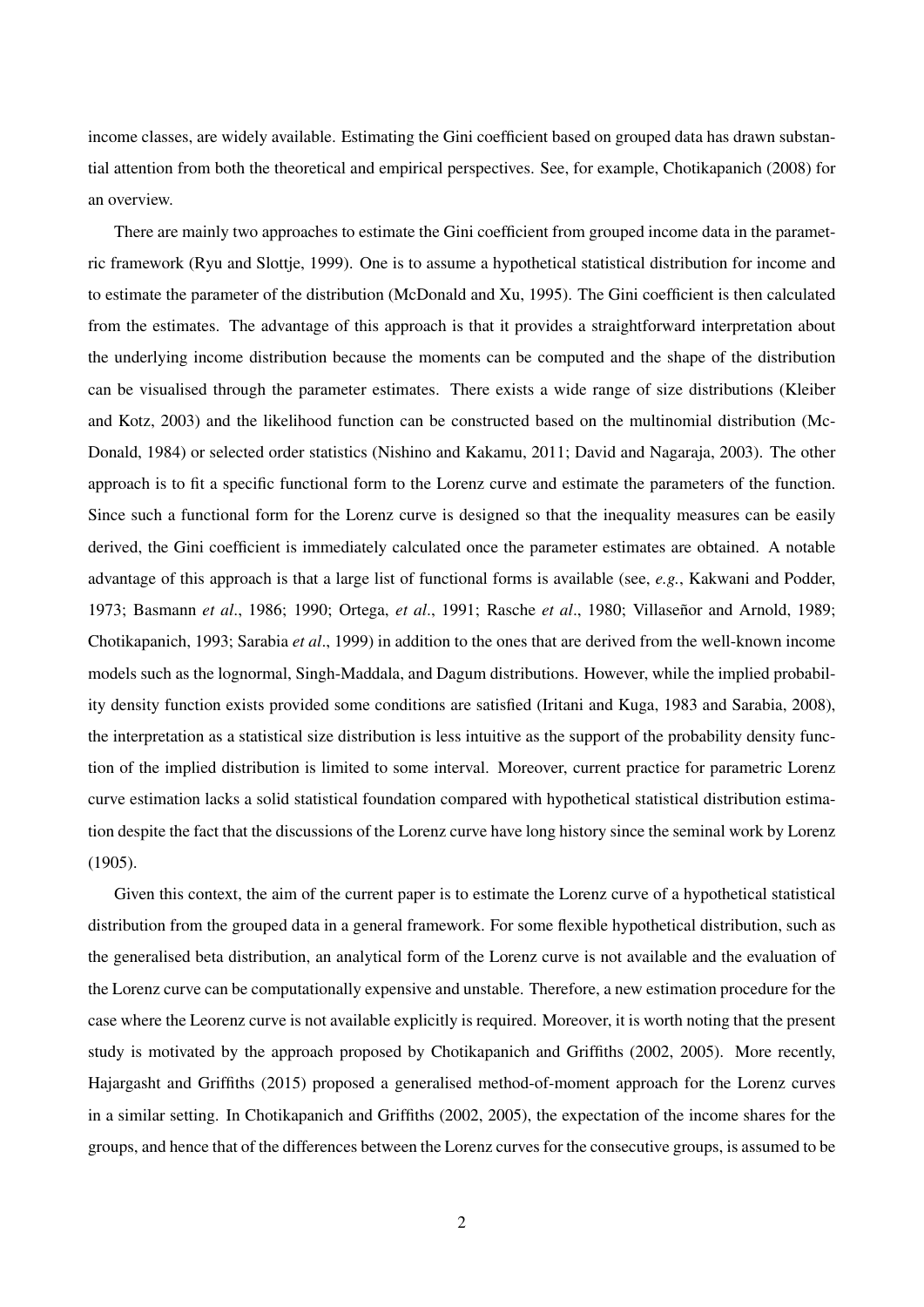equal to the population shares for the corresponding groups. Then, they adopted the likelihood function based on the Dirichlet distribution and proposed the maximum likelihood estimator and Bayes estimator by using the Markov chain Monte Carlo (MCMC) method. Although their Dirichlet likelihood approach may be convenient, the parameter estimates and the resulting Gini estimate can be highly sensitive with respective to the additional tuning parameter, which is required to construct the Dirichlet likelihood. In the Bayesian framework, the posterior distributions of the parameters and Gini coefficient are sensitive with respect to the prior distribution of this parameter. Furthermore, the evaluation of the likelihood function requires the evaluation of the Lorenz curve for each group. The applicability of this approach is limited to cases where evaluation of the Lorenz curve derived from the hypothetical distribution is feasible or where substantial prior information for the tuning parameter is available.

Motivated by the above issues, in this paper, we attempt to work on the likelihood function implied from the Lorenz curve of the hypothetical income distribution, instead of working on the Dirichlet likelihood. We employ the approximate Bayesian computation (ABC) method that avoids the direct evaluation of the likelihood function and simulate data from the model, given a candidate parameter value. If the simulated and observed data are similar, the candidate parameter value is a good candidate to generate the observed data. Then, it can be regarded as a sample from the posterior distribution. The ABC method has a wide variety of fields of application including population genetics, population biology, signal processing, epidemiology, and economics. See, for example, Csilléry *et al.* (2010), Sisson and Fan (2011), and Marin *et al.* (2012) for an overview of the ABC methods. The application of the ABC method requires an ability to simulate datasets from the probability model and is well-suited to the present context, because datasets can be easily generated from the hypothetical income distribution. Since it is difficult to devise an efficient proposal distribution for an MCMC algorithm in the ABC setting, we adopt the sequential Monte Carlo (SMC) algorithm with adaptive weights proposed by Bonassi and West (2015), which is computationally efficient and easy to implement.

The rest of this paper is organised as follows. Section 2 briefly reviews the estimation methods for the Lorenz curve from grouped data and proposes our estimation method based on ABC. The five-parameter generalised beta distribution is adopted as a flexible hypothetical income distribution. Section 3 illustrates the proposed method by using the simulated data and compares the performance with the existing methods. The application of the proposed method to the real data from the Family Income and Expenditure Survey in Japan is also presented. Finally, Section 4 concludes and some remaining issues are discussed.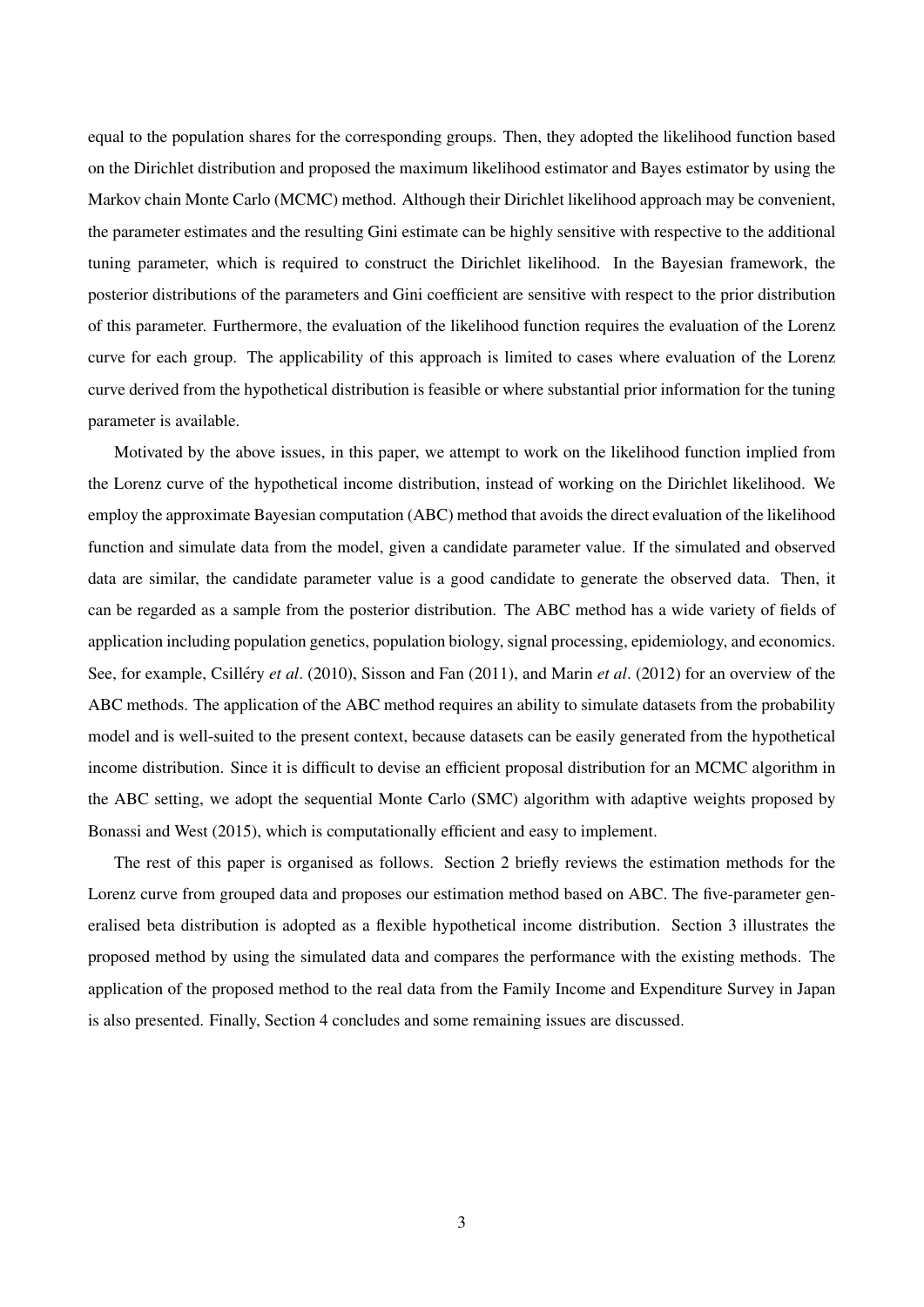## 2 Method

#### 2.1 Estimating Gini Coefficient from Lorenz Curve Based on Grouped Data

Suppose that the population is divided into  $k$  groups. Let us denote the observed cumulative share of households and income by  $\mathbf{p} = (p_0 = 0, p_1, \dots, p_{k-1}, p_k = 1)$  and  $\mathbf{y} = (y_0 = 0, y_1, \dots, y_{k-1}, y_k = 1)$ , respectively, which are usually constructed from a survey on  $n$  individual households. Even if the cumulative share of households and cumulative share of income are not directly available, p and y can be calculated from the income classes, class income means, and number of households reported in the grouped data. Let us denote the cumulative distribution function and probability density function of the hypothetical income distribution with the parameter  $\theta$  by  $F(\cdot|\theta)$  and  $f(\cdot|\theta)$ , respectively. Then, the Lorenz curve denoted by  $L(y|\theta)$  is defined by

$$
L(y|\theta) = \frac{1}{\mu} \int_0^y F^{-1}(z) dz, \quad y \in [0, 1],
$$

where  $\mu$  is the mean of the distribution and  $F^{-1}(z) = \inf \{x : F(x) \ge z\}$ . Once the parameter estimate for  $\theta$ is obtained, the Gini coefficient can be estimated by using

$$
G = -1 + \frac{2}{\mu} \int_0^\infty x F(x) f(x) dx,
$$
 (1)

$$
= 1 - 2 \int_0^1 L(z) dz,
$$
 (2)

There are several methods to estimate the parameters of the Lorenz curves, for example, the least squares (Kakwani and Podder, 1973) or generalised least squares (Kakwani and Podder, 1976). More recently, Chotikapanich and Griffiths (2002) proposed a maximum likelihood estimator based on the likelihood from the Dirichlet distribution given by

$$
f(\mathbf{q}|\boldsymbol{\theta},\lambda) = \Gamma(\lambda) \prod_{j=1}^{k} \frac{q_j^{\lambda(L(p_j|\boldsymbol{\theta}) - L(p_{j-1}|\boldsymbol{\theta})) - 1}}{\Gamma(\lambda(L(p_j|\boldsymbol{\theta}) - L(p_{j-1}|\boldsymbol{\theta})))},
$$
\n(3)

where  $\mathbf{q} = (q_1, \ldots, q_k)$ ,  $q_i = y_j - y_{j-1}$  is the income share for the j-th group,  $\Gamma(\cdot)$  is the gamma function, and  $\lambda$ is the additional parameter of the Dirichlet likelihood. This likelihood function is motivated by the assumption given by  $E[q_j] = L(p_j | \theta) - L(p_{j-1} | \theta)$ . The variance and covariance of the income share implied from this likelihood are given by

$$
\text{Var}(q_j) = \frac{E[q_j](1 - E[q_j])}{\lambda + 1}, \quad \text{Cov}(q_i, q_j) = -\frac{E[q_i]E[q_j]}{\lambda + 1},
$$

where  $\lambda$  acts as a precision parameter. Larger values of  $\lambda$  suggest that the smaller variation of the income shares are implied from the Lorenz curve. Based on this likelihood function, Chotikapanich and Griffiths (2005) considered an MCMC method in the Bayesian framework by specifying the prior distributions of  $\theta$  and  $\lambda$ .

Although their Dirichlet likelihood approach may appear convenient, it has the following problems. The parameter estimates and the resulting Gini estimate can be highly sensitive with respective to the choice of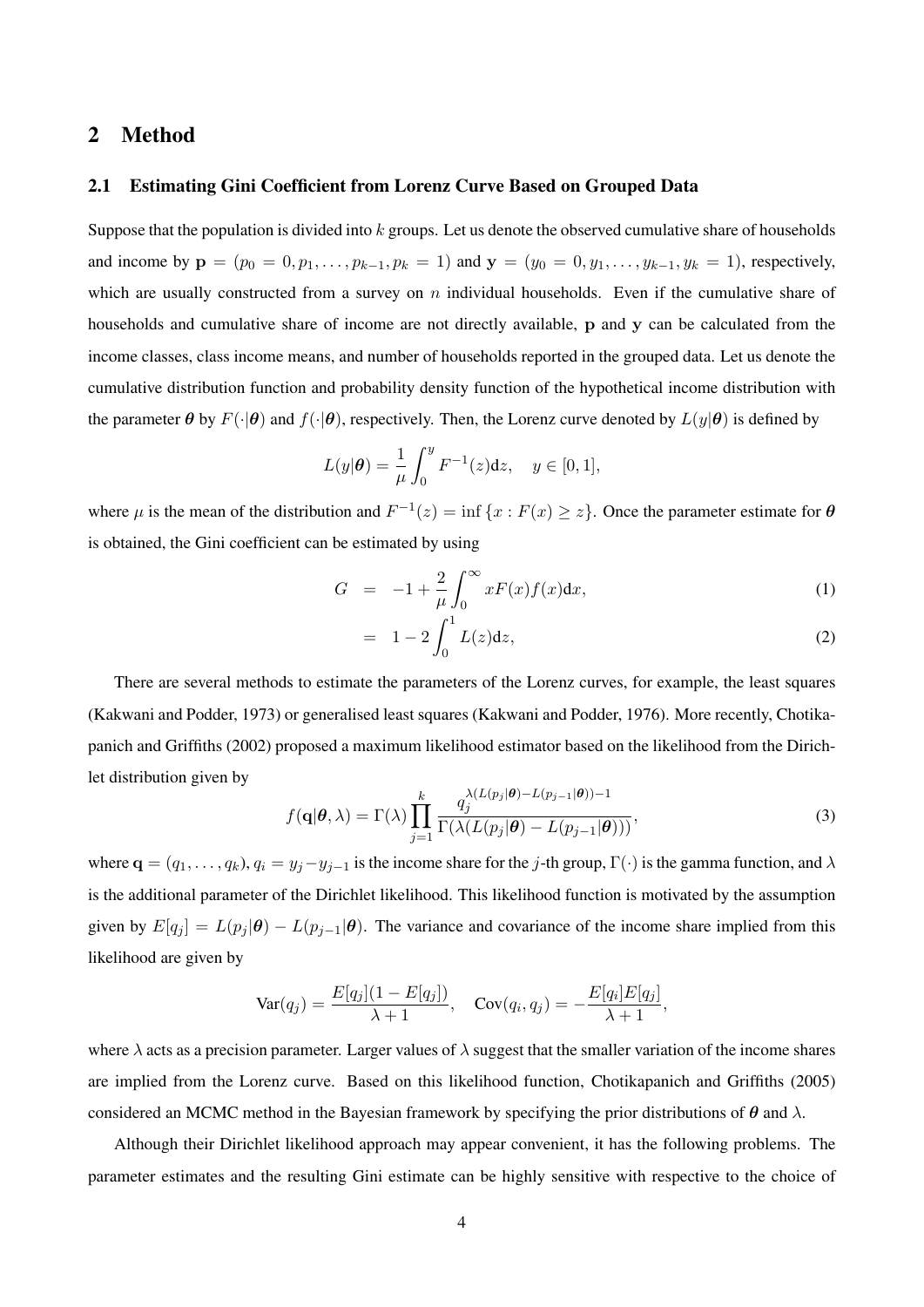the value or prior distribution of  $\lambda$ , since data do not contain information on this parameter. The sensitivity is especially profound when the number of groups is small. Furthermore, the evaluation of the likelihood function requires the evaluation of  $L(y_i|\theta)$  for  $i = 1, ..., k$ . Except for some simple standard distributions, such as the lognormal, Singh-Maddala, and Dagum, some flexible classes of hypothetical income distributions do not admit an analytical form of the Lorenz curve or the evaluation of the Lorenz curve is computationally expensive and unstable. Therefore, the inference based on the Dirichlet approach can be unreliable and its applicability would be limited.

#### 2.2 Hypothetical Income Distribution: Generalised Beta Distribution

In order to estimate the Lorenz curve and the related inequality measures accurately, a flexible class of hypothetical distributions is required. This paper adopts the five-parameter generalised beta (GB) distribution denoted by  $\mathcal{GB}(a, b, c, p, q)$  as an interesting and important income distribution. This distribution was by proposed by McDonald and Xu (1995) and is the most flexible distribution of the family of beta-type distributions. The probability density function of the GB distribution is given by

$$
f_{GB}(x) = \frac{|a|x^{ap-1}\left[1 - (1 - c)\left(\frac{x}{b}\right)^a\right]^{q-1}}{b^{ap}B(p,q)\left[1 + c\left(\frac{x}{b}\right)^a\right]^{p+q}}, \quad 0 < x^a < \frac{b^a}{1 - c},\tag{4}
$$

where  $a \in \mathbb{R}$ ,  $b > 0$ ,  $c \in [0, 1]$ ,  $p > 0$ ,  $q > 0$ , and  $B(p, q)$  is the beta function. Using the incomplete beta function  $B_x(p,q)$ , the cumulative distribution function is given by  $F_{GB}(x) = B_z(p,q)/B(p,q)$  with  $z =$  $(x/b)^a/(1+c(x/b)^a)$ . Given a set of parameter values, the Gini coefficient can be easily computed from (1) by using numerical integration. The GB distribution includes a number of special cases. For example, when  $c = 0$ and  $c = 1$ , the GB distribution reduces to the generalised beta distribution of the first and second kind (GB1) and GB2) (McDonald, 1984), respectively. Moreover, when  $(c, p) = (1, 1)$  and  $(c, q) = (1, 1)$ , the distribution reduces to the Singh-Maddala (SM) distribution (Singh and Maddala, 1976) and Dagum (DA) distribution (Dagum, 1977), which are known to perform well in many empirical applications. Detailed relationships among the class of distributions are summarised in McDonald and Xu (1995).

The hypothetical GB distribution can also be directly estimated from the grouped level income data by using the MCMC or maximum likelihood method (Kakamu and Nishino, 2016). An explicit formula of the Lorenz curve for the GB distribution is not available (McDonald and Ransom, 2008). This is also the case for the GB2 distribution, although the result on the Lorenz ordering for GB2 is known (Sarabia *et al*., 2002). Hence, the likelihood based on the Dirichlet distribution (3) is not explicitly available and the evaluation of the likelihood can be computationally expensive and unstable. Note that the random variable  $X \sim GB(a, b, c, p, q)$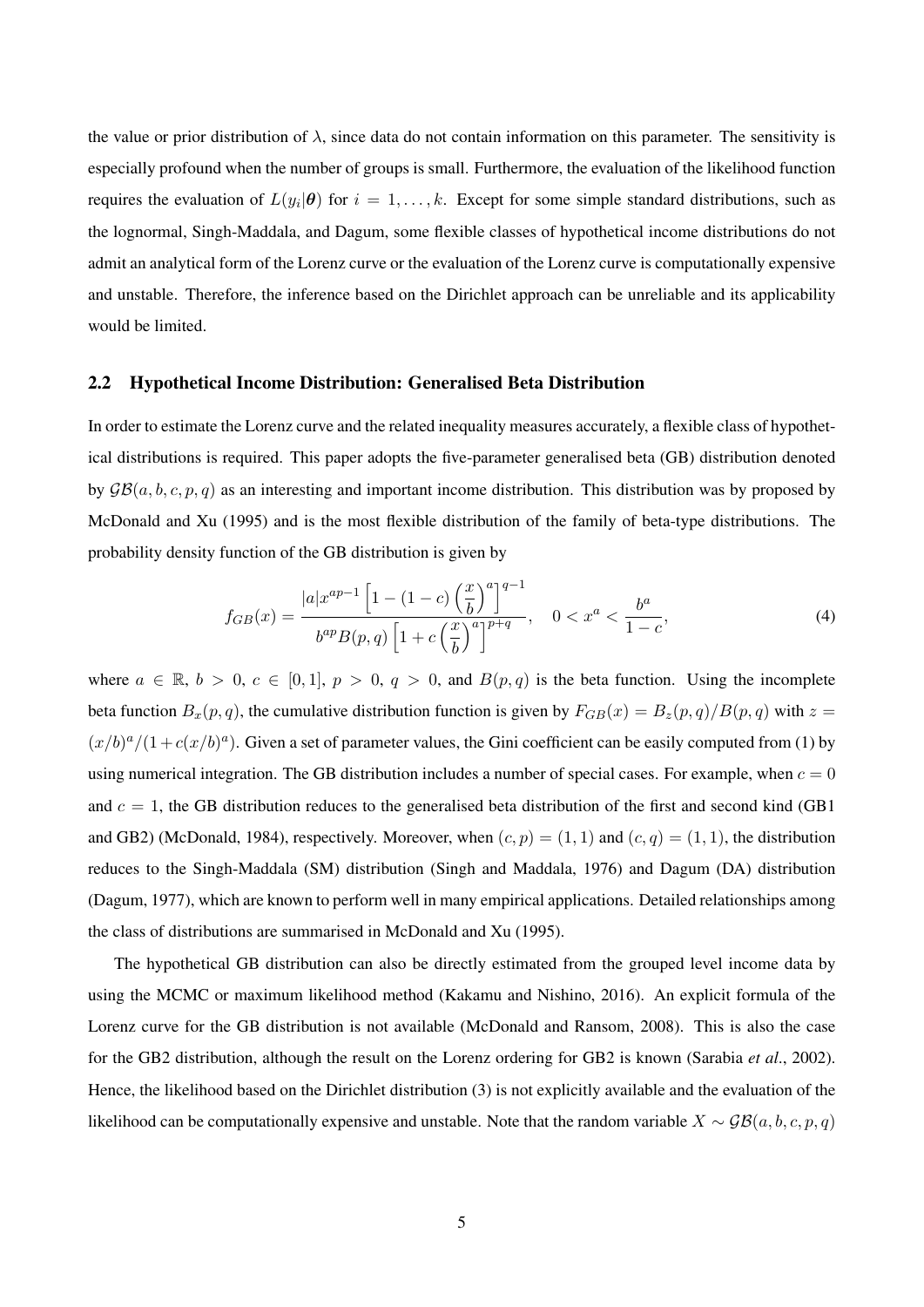can be easily generated by using

$$
X = b \left(\frac{Z}{1 - cZ}\right)^{\frac{1}{a}},\tag{5}
$$

where  $Z \sim Be(p, q)$  (Kakamu and Nishino, 2016). Since the Lorenz curve is location-free, we let  $\theta =$  $(a, c, p, q)$ ' and b is fixed to 1. Therefore, the proposed ABC method described in the following would be a convenient approach to estimating the hypothetical GB distribution from the Lorenz curve based on the grouped data.

### 2.3 Approximate Bayesian Computation for Lorenz Curve

We work on the likelihood function implied from the Lorenz curve of the hypothetical income distribution. This likelihood function is constructed through the statistics of the individual household incomes whose distribution is not explicitly available. Thus, the standard MCMC methods cannot be directly applied, because these methods require evaluating the likelihood function and prior density. The approximate Bayesian computation (ABC) methods avoid direct evaluation of the likelihood function and simulate data from the model, given a candidate parameter value. If the simulated and observed data are similar, the candidate parameter value is a good candidate to generate the observed data. Then, it can be regarded as a sample from the posterior distribution (Sisson and Fan, 2011). The posterior distribution can be approximated by weighting the intractable likelihood function. Therefore, ABC is a convenient approach when the likelihood function is not explicitly available or computationally prohibitive to evaluate, because it requires only being able to simulate data from the probability model.

Let  $\pi(\theta)$  denote the prior density of the parameter  $\theta$ ,  $f(y|\theta)$  be the likelihood function of the observed data y, and  $\pi(\theta|\mathbf{y}) \propto f(\mathbf{y}|\theta)\pi(\theta)$  be the posterior distribution of  $\theta$ . ABC methods augment the posterior from  $\pi(\boldsymbol{\theta}|\mathbf{y})$  to

$$
\pi_{\epsilon}(\boldsymbol{\theta}, \mathbf{x} | \mathbf{y}) \propto \pi(\boldsymbol{\theta}) f(\mathbf{x} | \boldsymbol{\theta}) I_{A_{\epsilon, \mathbf{y}}}(\mathbf{x}),
$$

where  $\epsilon > 0$  is a tolerance level,  $I_B(\cdot)$  is the indicator function of the set B, and x is the simulated data. The set  $A_{\epsilon, y}$  is defined as  $A_{\epsilon, y} = {\mathbf{x} : \rho(\mathbf{x}, \mathbf{y}) < \epsilon}$ , where  $\rho(\cdot, \cdot)$  is a distance function. The value of  $\epsilon$  and form of  $\rho$  are chosen by the user and can affect the performance of ABC. The marginal distribution

$$
\pi_{\epsilon}(\boldsymbol{\theta}|\mathbf{y}) \propto \int \pi(\boldsymbol{\theta}) f(\mathbf{x}|\boldsymbol{\theta}) I_{A_{\epsilon,\mathbf{y}}}(\mathbf{x}) \mathrm{d}\mathbf{x}
$$

provides an approximation to  $\pi(\theta|\mathbf{y})$  for sufficiently small  $\epsilon$ .

Various ABC algorithms to sample from the approximate posterior distribution based on, for example, rejection sampling (Beaumont *et al*., 2002), MCMC (Marjoram *et al*., 2003; Fearnhead and Prangle, 2012), and the sequential Monte Carlo (SMC) method (Sisson *et al*. 2007, 2009; Beaumont *et al*., 2009; Toni *et al*., 2009) have been proposed. Furthermore, a number of extensions of the SMC algorithm has been considered by,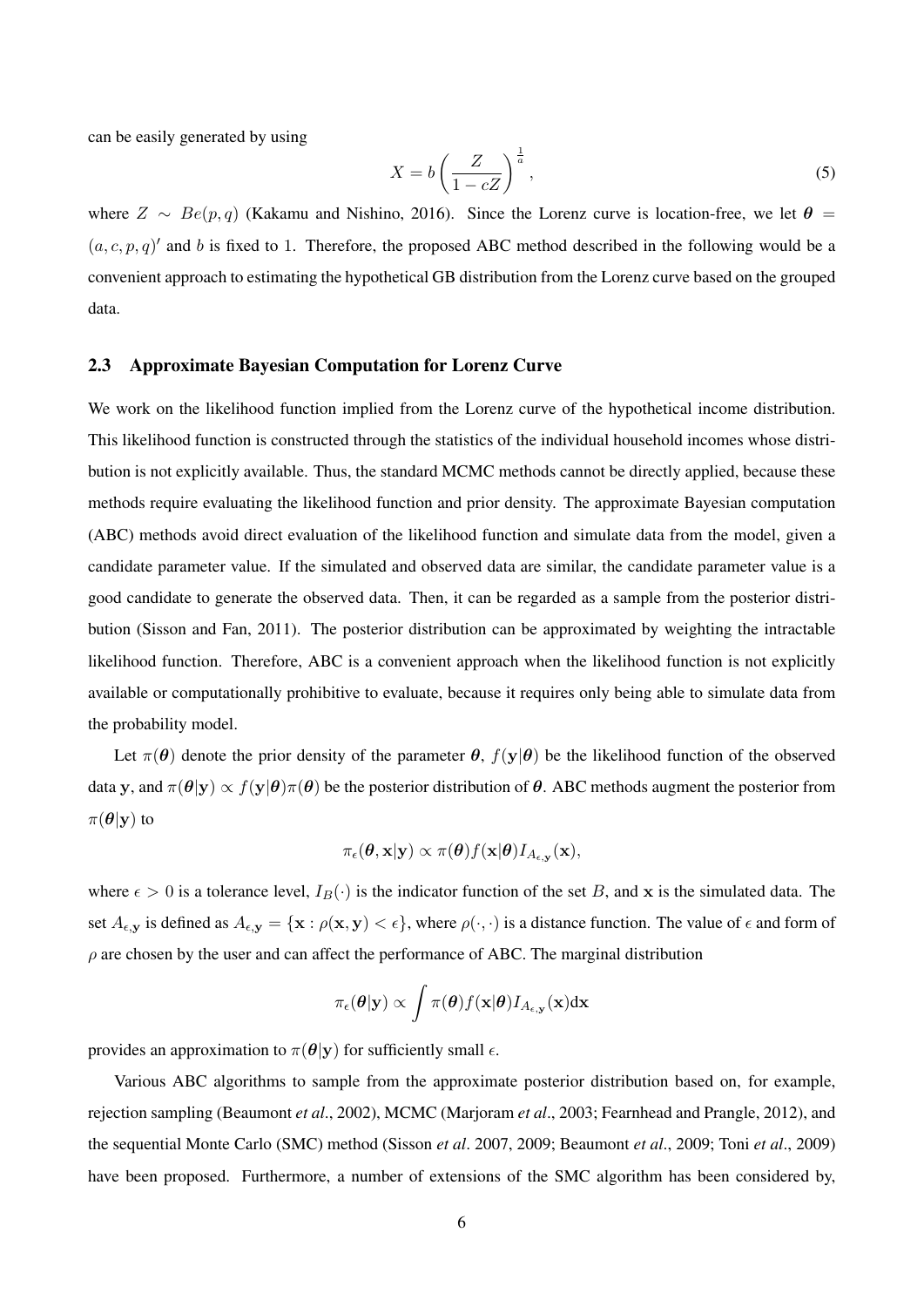for example, Del Moral *et al*. (2012), Lenormand *et al*. (2013), Filippi *et al*. (2013), Silk *et al*. (2013), and Bonassi and West (2015). We employ the SMC approach because it is difficult to construct an efficient proposal distribution for MCMC in the present context and the SMC with adaptive weights proposed by Bonassi and West (2015), among others, is adopted because of its computational efficiency and ease of implementation. The SMC algorithm proceeds by sampling from a series of intermediate distributions with user-specified decreasing tolerance levels,  $\pi_{\epsilon_t}(\theta, \mathbf{x} | \mathbf{y})$  with  $\epsilon_t < \epsilon_{t-1}$  for  $t = 0, \dots, T$  and  $\epsilon_T$ . A large number of particles, denoted by  $(\theta_i, \mathbf{x}_i)$ ,  $i = 1, \dots, N$ , is propagated by using importance sampling and resampling until the target tolerance level  $\epsilon_T$  is reached. Bonassi and West (2015) proposed to approximate the intermediate distribution at each step by kernel smoothing with the joint kernel  $K_t(\theta, \mathbf{x}|\tilde{\theta}, \tilde{\mathbf{x}})$ . Bonassi and West (2015) employed the product kernel such that  $K_t(\theta, \mathbf{x}|\tilde{\theta}, \tilde{\mathbf{x}}) = K_{t,\theta}(\theta|\tilde{\theta})K_{t,\mathbf{x}}(\mathbf{x}|\tilde{\mathbf{x}})$ . Note that  $K_{t,\mathbf{x}}(\mathbf{x}|\tilde{\mathbf{x}})$  is uniform over  $A_{\epsilon_t,\mathbf{y}}$  in the standard SMC of Sission, (2007, 2009), Beaumont *et al*. (2009), and Toni *et al*. (2009). Algorithm 1 describes the method of Bonassi and West (2015). Introducing a kernel function for x makes the perturbation step of the algorithm such that particles for which the simulated x is close to y are chosen more likely. Bonassi and West  $(2015)$  showed that the proposal distribution of their algorithm has higher prior predictive density over the acceptance region for the next step—and hence, higher acceptance probability—than that of the standard SMC algorithm. Finally, the posterior distribution of  $\theta$  at step t of the algorithm is approximated by

$$
\pi_{\epsilon_t}(\theta|\mathbf{y}) \propto \int \int \pi(\tilde{\boldsymbol{\theta}}) f(\tilde{\mathbf{x}}|\tilde{\boldsymbol{\theta}}) K_{t,\boldsymbol{\theta}}(\boldsymbol{\theta}|\tilde{\boldsymbol{\theta}}) K_{t,\mathbf{x}}(\mathbf{y}|\tilde{\mathbf{x}}) I_{A_{\epsilon_t,\mathbf{y}}}(\mathbf{x}) \mathrm{d}\tilde{\mathbf{x}} \mathrm{d}\tilde{\boldsymbol{\theta}}.
$$

## Algorithm 1 *SMC with adaptive weights*

1: Initialise tolerance levels  $\epsilon_0 > \epsilon_1 > \cdots > \epsilon_T$  and set  $t = 0$ . 2: for  $i = 1$  to N do 3: repeat 4: Simulate  $\theta_i^{(0)}$  $\mathbf{f}_{i}^{(0)}$  from  $\pi(\boldsymbol{\theta})$  and  $\mathbf{x}_{i}^{*}$  from  $f(\mathbf{x}|\boldsymbol{\theta}_{i}^{(0)})$  $\binom{0}{i}$ . 5: **until**  $\rho(\mathbf{x}_i^*, \mathbf{y}) < \epsilon_0$ 6: Set the weights  $w_i = 1/N$  for  $i = 1, ..., N$ . 7: end for 8: for  $t = 1$  to T do 9: Compute the weights  $v_i^{(t-1)} \propto w_i^{(t-1)} K_{\mathbf{y},t}(\mathbf{y}|\mathbf{x}_i)$  for  $i = 1, ..., N$ . 10: **for**  $i = 1$  to N **do** 11: repeat 12: Choose  $\theta_i^*$  from  $\{\theta_i^{(t-1)}\}$  $\{v_i^{(t-1)}\}$  based on the weights  $\{v_j^{(t-1)}\}$  $\binom{(t-1)}{j}$ . 13: Draw  $\boldsymbol{\theta}_i^{(t)}$  $\boldsymbol{h}_i^{(t)}$  from  $K_{\boldsymbol{\theta},t}(\boldsymbol{\theta}_i^{(t)})$  $\hat{g}_i^{(t)} | \theta_i^*$  and simulate  $\mathbf{x}_i$  from  $f(\mathbf{x} | \theta_i^{(t)})$  $\binom{(\iota)}{i}$ . 14: **until**  $\rho(\mathbf{x}_i, \mathbf{y}) < \epsilon_t$ 15: Compute the new weights as  $w_i \propto \frac{\pi(\theta_i^{(t)})}{\sum_{i=1}^{N} w_i^{(t)}}$  $\frac{\kappa(\bm{b}_i)}{\sum_{j=1}^N v_j K_{\bm{\theta},t}(\bm{\theta}_i^{(t)}|\bm{\theta}_j^{(t-1)})}.$ 16: end for 17: end for

To estimate the hypothetical income distribution from the Lorenz curve based on the group data by using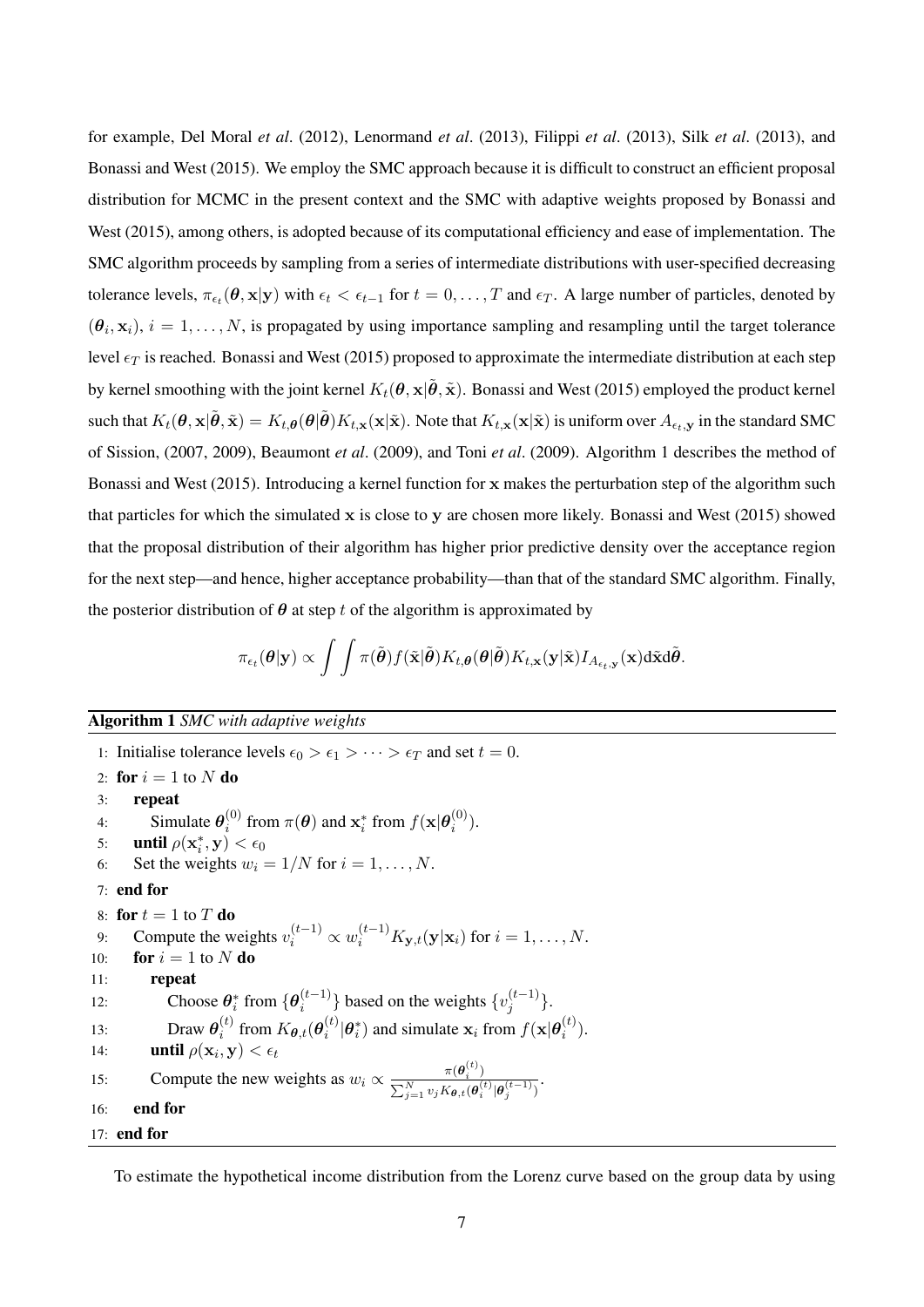ABC, we use the cumulative income shares in percentage. In Algorithm 1, we set  $\rho(\mathbf{x}, \mathbf{y}) = \max_j |x_j - y_j|$ , which was also employed in McVinish (2012), because the choice of the tolerance schedule and level of approximation is intuitive. To simulate  $x$ , n observations independently and identically distributed to the hypothetical income distribution is generated. Then, they are sorted in the ascending order, denoted by  $(z_{(1)},...,z_{(n)})$ , and the cumulative income share is computed using  $x_j = \sum_{i=1}^{n_j} z_{(i)} / \sum_{i=1}^{n} z_{(i)}$ , where  $n_j = \lfloor np_j \rfloor$  for  $j = 1, \ldots, k - 1$ . For the GB distribution and its special cases, the simulated data are generated by using (5).

As in Bonassi and West (2015), the product of normal kernels is used for  $\theta$ . Following the rule of thumb for the product of normal kernels, the bandwidth is determined based on  $h_s = \hat{\sigma}_s N^{-1/(d+4)}$ , where N is the number of particles, d is the total dimension of the parameter and data, and  $\hat{\sigma}_s$  is the standard deviation for  $s \in {\theta, \mathbf{x}}$  (Scott and Sain, 2005; Bonassi and West, 2015). When the number of groups is large, such as  $k = 10$  in decile data, the performance and computing time of ABC may be affected (see, *e.g.*, Prangle, 2015), as Algorithm 1 compares two nine-dimensional vectors. To reduce the dimensionality, we can also use summary statistics that consist of a subset of the elements of the cumulative incomes. For example, when  $k = 10$ , we can replace y and x in Algorithm 1 with  $S(y) = (y_1, y_3, y_5, y_7, y_9)$  and  $S(x) = (x_1, x_3, x_5, x_7, x_9)$ , respectively. Note that if we take  $S(x) = (x_2, x_4, x_6, x_8)$ , it is identical to the simulated data in the case of  $k = 5$ . The use of the summary statistics in the case of  $k = 10$  is also examined in Section 3.

# 3 Numerical Examples

### 3.1 Simulated Data 1

A series of simulation studies is conducted to illustrate the proposed approach, which is denoted by ABC hereafter. First, the individual household income follows the Dagum (DA) and Singh-Maddala (SM) distributions, denoted by  $\mathcal{DA}(a, b, p) = \mathcal{GB}(a, b, 1, p, 1)$  and  $\mathcal{SM}(a, b, q) = \mathcal{GB}(a, b, 1, 1, q)$ , respectively. The performance of ABC is compared with that of the two existing methods. The first method is based on the Dirichlet likelihood given by (3), since both distributions allow the explicit forms of Lorenz curves. The parameters  $(a, p, \lambda)$ and  $(a, q, \lambda)$  are estimated by using the Metropolis-Hastings (MH) algorithm. This approach is denoted by Dirichlet hereafter. The other method, proposed by Kakamu and Nishino (2016), estimates the hypothetical income distribution from the grouped level income. The likelihood function is constructed from the selected order statistics (SOS),  $z = (z_1, \ldots, z_{k-1})$ , given by

$$
f(\mathbf{z}|\boldsymbol{\theta}) = n! \frac{F(z_1|\boldsymbol{\theta})^{n_1-1}}{(n_1-1)!} f(z_1|\boldsymbol{\theta}) \left[ \prod_{j=2}^{k-1} \frac{(F(z_j|\boldsymbol{\theta}) - F(z_{j-1}|\boldsymbol{\theta}))^{n_j-n_{j-1}-1}}{(n_j-n_{j-1}-1)!} \right] \frac{(1-F(z_k-1))^{n-n_{k-1}}}{(n-n_{k-1})!},
$$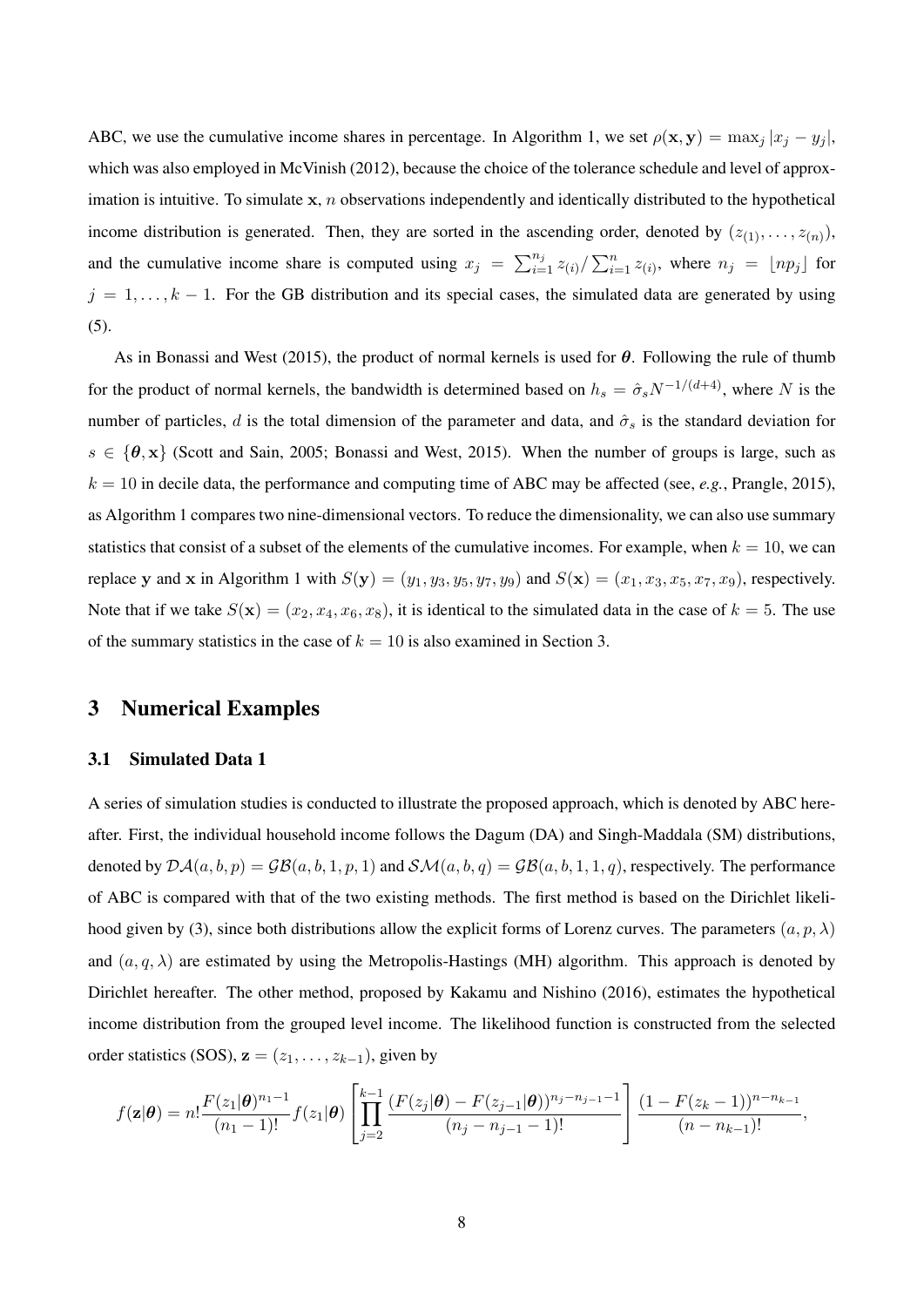where  $n_j$ ,  $j = 1, \ldots, k - 1$  is defined in Section 2.3. This likelihood is similar to the multinomial likelihood, but it provides a more accurate representation for the grouped data, (David and Nagaraja, 2003). The posterior inference is based on the MH algorithm. This approach is denoted by SOS hereafter.

To create the data for this simulation study,  $n = 10000$  observations are generated from  $\mathcal{DA}(a, 1, p)$  and  $\mathcal{SM}(a, 1, q)$ . Then, the data are sorted in ascending order and are grouped into k groups to calculate the income and household shares. The data are replicated 100 times. For the Dagum distribution, the following four settings for the true parameter values and corresponding Gini coefficients are considered: (i)  $(a, p, G)$  =  $(3.8, 1.3, 0.2482), (ii) (a, p, G) = (3.0, 1.5, 0.3087), (iii) (a, p, G) = (2.5, 2.5, 0.3518), (iv) (a, p, G) = (2.3, 1.5, 0.4077).$ For the Singh-Maddala distribution, the following four settings are considered: (i)  $(a, q, G) = (3.5, 1.5, 0.2429)$ , (ii)  $(a, q, G) = (2.3, 3.0, 0.3041),$  (iii) $(a, q, G) = (2.0, 2.5, 0.3567),$  (iv) $(a, q, G) = (1.6, 3.5, 0.4052)$ . For the number of groups, we consider  $k = 5$  and 10. These choices respectively correspond to quintile and decile data, which are the most commonly available in practice. In the case of  $k = 10$ , we also implement Algorithm 1 with  $S(y) = (y_1, y_3, y_5, y_7, y_9)$  and  $S(x) = (x_1, x_3, x_5, x_7, x_9)$  suggested in Section 2.3.

For ABC, we used 3000 particles with the schedule of tolerance levels given by  $\{\epsilon_t\} = \{0.1, 0.01, 0.002\}$ . Algorithm 1 is implemented by using Ox Professional version 7.10 (Doornik, 2013) with six parallel threads for the lines between 10 and 16. For all the methods, we assume  $a \sim \mathcal{G}(3, 1), b \sim \mathcal{G}(3, 1), p \sim \mathcal{G}(3, 1), q \sim \mathcal{G}(3, 1)$ to reflect the results in the existing literature on the GB distributions (*e.g.*, McDonald and Ransom, 2008). To illustrate the prior sensitivity of Dirichlet, the following prior distributions of  $\lambda$  are considered:  $\mathcal{G}(1, 0.1)$ ,  $\mathcal{G}(1, 0.5)$ , and  $\mathcal{G}(1, 1)$ . For SOS and Dirichlet, the MCMC algorithms are run for 40000 iterations including the 10000 initial burn-in period. To reduce the undesired autocorrelation among the MCMC samples, every 10th draw is retained for posterior inference.

Figure 1 presents the log average numbers of rejections per particle for each step of Algorithm 1 for DA and SM. A large number of rejections implies longer computing time because the lines between 11 and 14 of Algorithm 1 are repeated for an increased number of times. The figure shows that the computing time of the algorithm increases as the number of groups increases in all cases. Two nine-dimensional vectors are compared when  $k = 10$ , leading to large numbers of rejections, but the computing time can be decreased by using the summary statistics. In addition, the figure shows that the computing time may depend on the true Gini coefficient. The average number of rejections tend to increase as the Gini coefficient increases in the case of DA while this tendency is less clear in the case of SM. Figures 2 and 3 present the typical trajectories of Algorithm 1 for  $k = 5$  for DA and SM, respectively. In the figures, the red horizontal dashed lines represent the true parameter values and the grey curves represent the 2.5% and 97.5% quantiles at each step. The figures show that the learning about the parameters and corresponding Gini coefficients occurs as the algorithm proceeds and the posterior distributions are concentrated around the true values under the target tolerance level.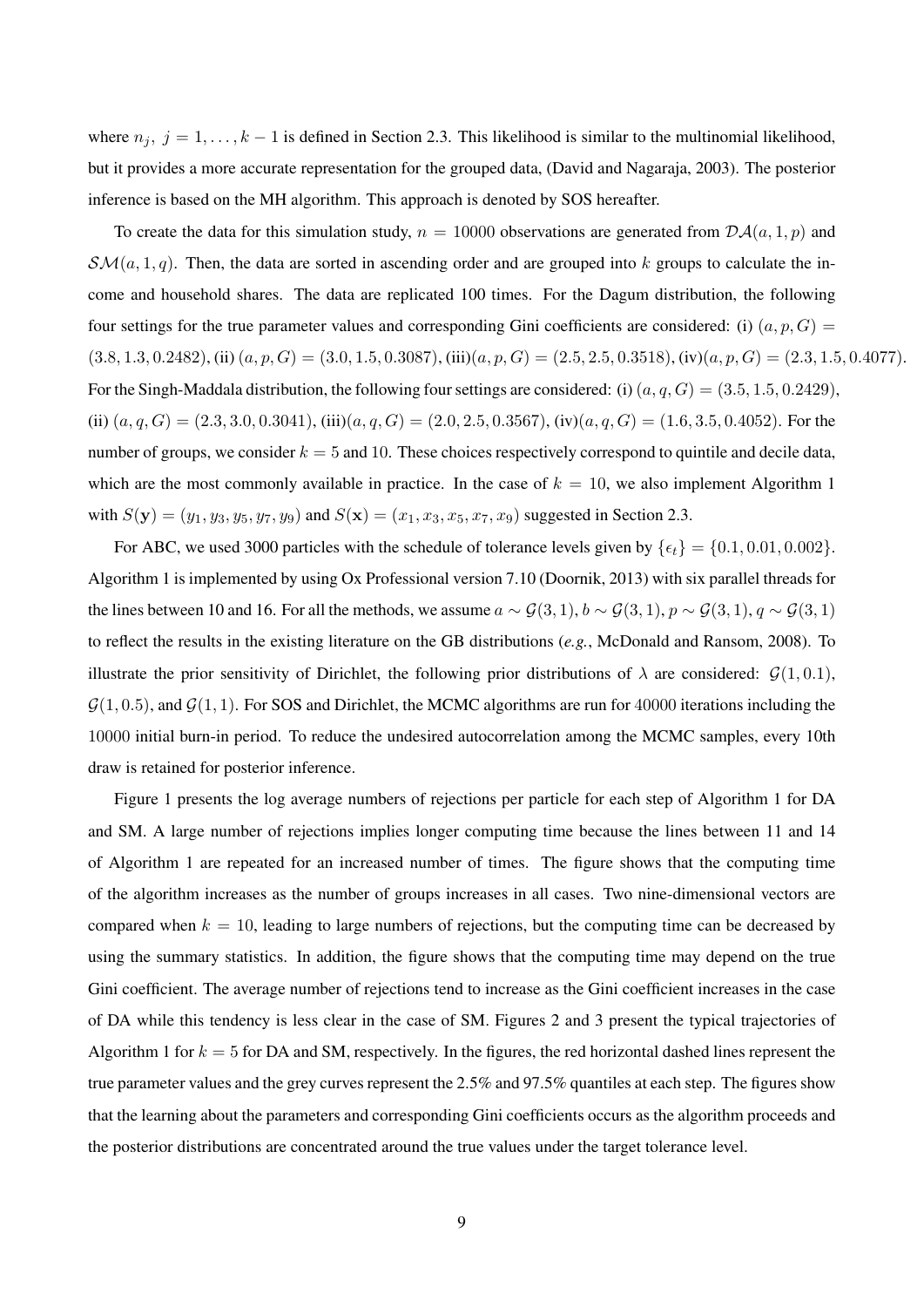Now, the performance of the three methods are compared. Table 1 presents the averages of the posterior means of the parameters and Gini coefficient and root mean squared errors (RMSE) for DA and SM over the 100 replicates. Overall, ABC appears to work well. In the case of  $k = 5$ , ABC resulted in the smallest RMSE for the Gini coefficients for both DA and SM. In the case of  $k = 10$ , ABC and SOS produced the comparable result for DA and ABC and Dirichlet produced almost identical performance for SM in terms of the RMSE for the Gini coefficient. As the available information increases from  $k = 5$  to  $k = 10$ , the performance of ABC seems to improve slightly, but the degree of improvement is minuscule. On the other hand, we observe a clear improvement in the performance of SOS and Dirichlet as the number of income classes increases. The table also shows that the parameter and Gini estimates based on the Dirichlet likelihood in the case of  $k = 5$ are sensitive with respective to the prior specification for  $\lambda$ , while the sensitivity in the RMSE for the Gini coefficient vanishes in the case of  $k = 10$ .



Figure 1: Log average numbers of rejections per particle for DA and SM:  $k = 5$  (black),  $k = 10$  (red),  $k = 10$ with summary (blue)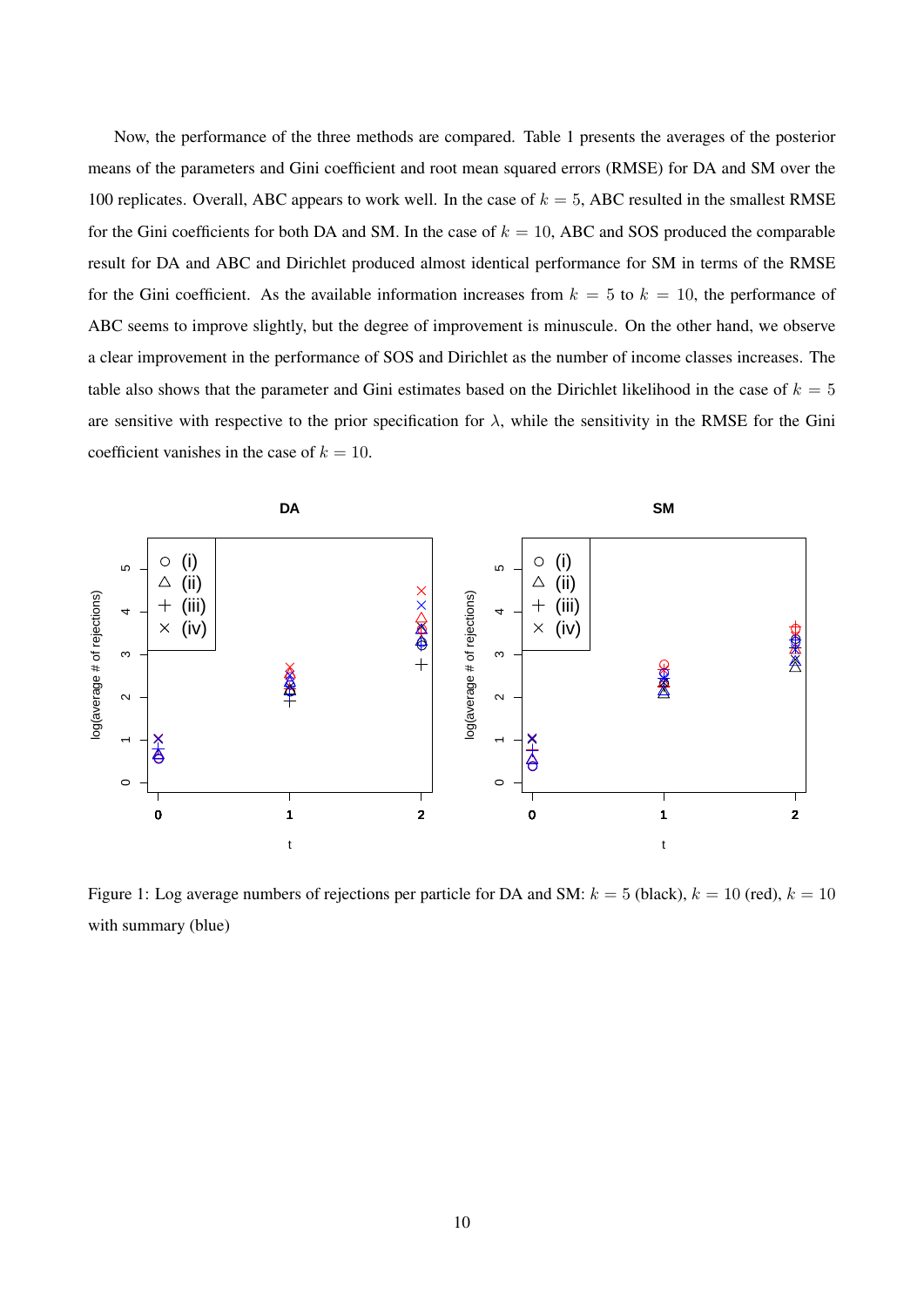

Figure 2: Typical trajectories of Algorithm 1 for DA ( $k = 5$ ) with the 2.5% and 97.5% quantiles (grey solid lines) and true parameter values (red dashed lines)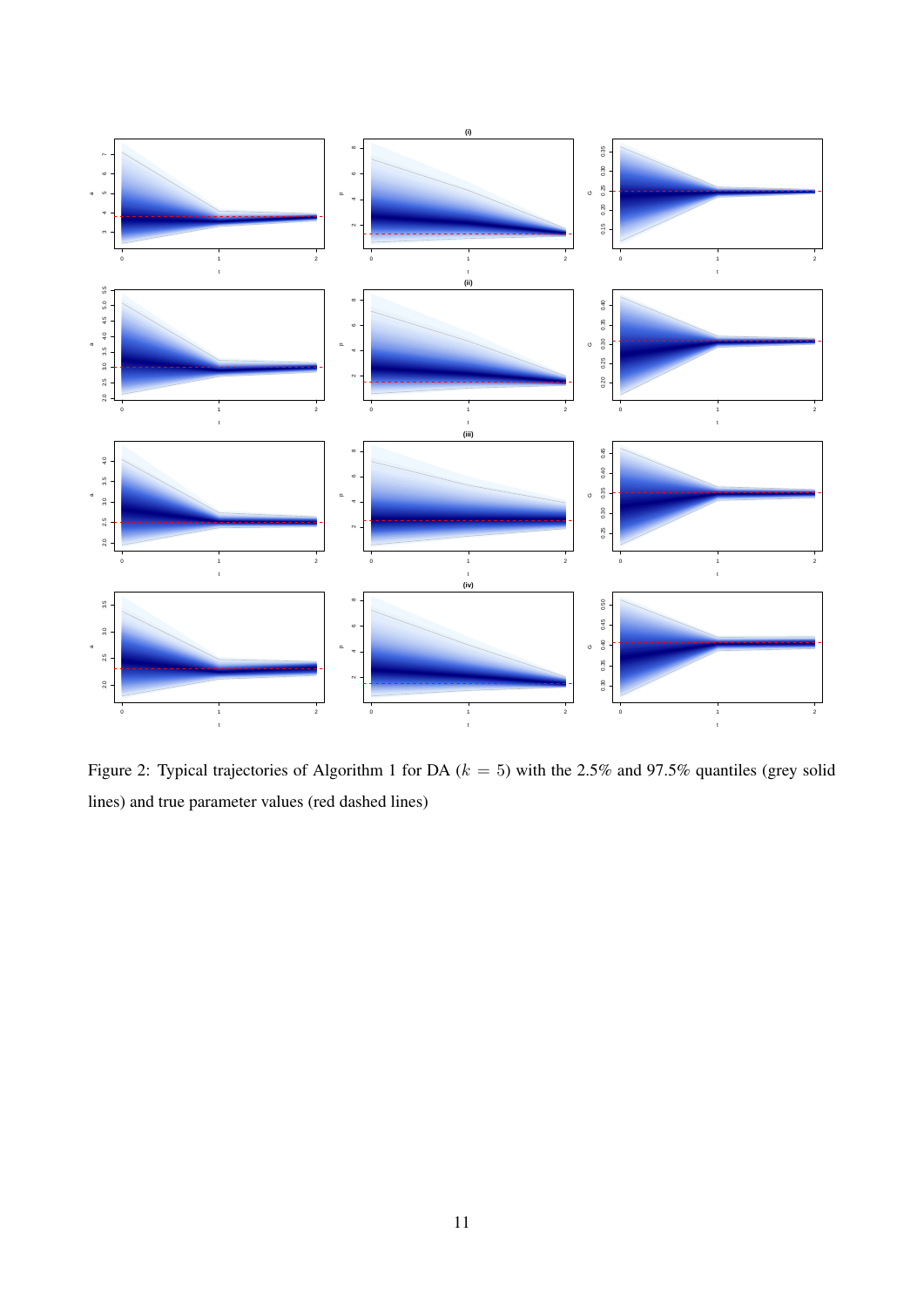

Figure 3: Typical trajectories of Algorithm 1 for SM ( $k = 5$ ) with the 2.5% and 97.5% quantiles (grey solid lines) and true parameter values (red dashed lines)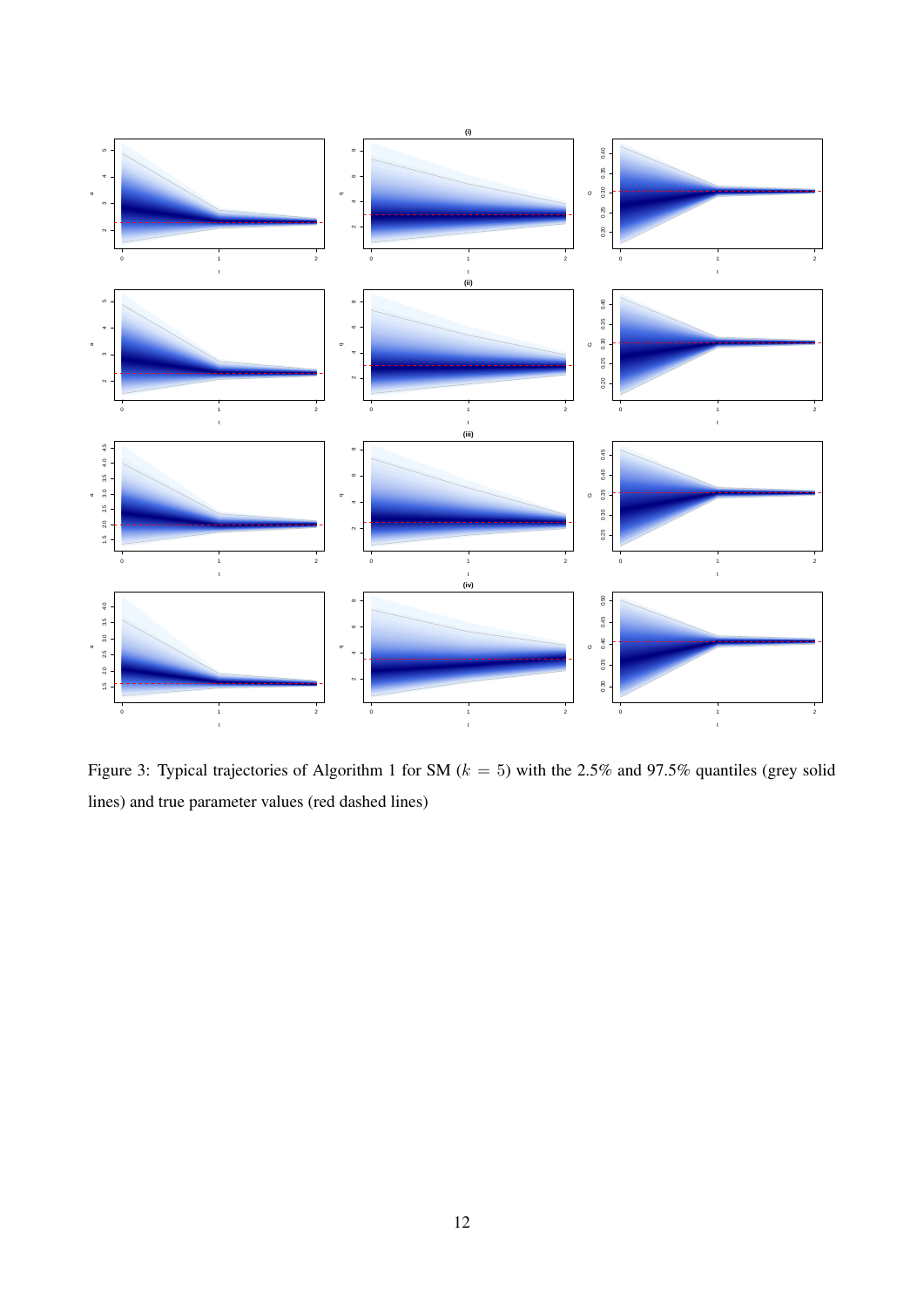|                 |                  |         |                                                                                                                                            |               |                  | ABC              |        | ABC (sum)   | SOS              |                  | Dirichlet 1      |                  | Dirichlet 2      |                  | Dirichlet 3      |                  |
|-----------------|------------------|---------|--------------------------------------------------------------------------------------------------------------------------------------------|---------------|------------------|------------------|--------|-------------|------------------|------------------|------------------|------------------|------------------|------------------|------------------|------------------|
| Model           | $\boldsymbol{k}$ | Setting | Parameter                                                                                                                                  | True          | Mean             | <b>RMSE</b>      | Mean   | <b>RMSE</b> | Mean             | <b>RMSE</b>      | Mean             | <b>RMSE</b>      | Mean             | <b>RMSE</b>      | Mean             | <b>RMSE</b>      |
| $\overline{DA}$ | $\overline{5}$   | (i)     | $\boldsymbol{a}$                                                                                                                           | 3.8           | 3.7898           | 0.0662           |        |             | 3.7689           | 0.1089           | 3.7598           | 0.1047           | 3.7319           | 0.1510           | 3.6908           | 0.1441           |
|                 |                  |         | $\boldsymbol{p}$                                                                                                                           | 1.3           | 1.3383           | 0.0861           |        |             | 1.3699           | 0.1584           | 1.4316           | 0.2655           | 1.7939           | 0.8557           | 1.9766           | 0.9693           |
|                 |                  |         | $\cal G$                                                                                                                                   | 0.2482        | 0.2483           | 0.0023           |        |             | 0.2491           | 0.0035           | 0.2485           | 0.0052           | 0.2460           | 0.0067           | 0.2467           | 0.0039           |
|                 |                  | (ii)    | $\boldsymbol{a}$                                                                                                                           | 3.0           | 2.9973           | 0.0568           |        |             | 2.9743           | 0.0907           | 2.9967           | 0.0998           | 2.9652           | 0.0898           | 2.9690           | 0.1116           |
|                 |                  |         | $\boldsymbol{p}$                                                                                                                           | 1.5           | 1.5424           | 0.1192           |        |             | 1.6089           | 0.2771           | 1.5925           | 0.2461           | 1.9053           | 0.5965           | 2.0020           | 0.6270           |
|                 |                  |         | G                                                                                                                                          | 0.3087        | 0.3088           | 0.0034           |        |             | 0.3102           | 0.0050           | 0.3081           | 0.0062           | 0.3071           | 0.0066           | 0.3063           | 0.0073           |
|                 |                  | (iii)   | $\boldsymbol{a}$                                                                                                                           | 2.5           | 2.4939           | 0.0506           |        |             | 2.4880           | 0.0696           | 2.5032           | 0.0510           | 2.5014           | 0.0541           | 2.4999           | 0.0499           |
|                 |                  |         | $\boldsymbol{p}$                                                                                                                           | 2.5           | 2.6983           | 0.3989           |        |             | 2.7611           | 0.6833           | 2.6459           | 0.3778           | 2.8400           | 0.4550           | 2.9155           | 0.5349           |
|                 |                  |         | G                                                                                                                                          | 0.3518        | 0.3523           | 0.0046           |        |             | 0.3532           | 0.0063           | 0.3512           | 0.0050           | 0.3508           | 0.0067           | 0.3514           | 0.0079           |
|                 |                  | (iv)    | $\boldsymbol{a}$                                                                                                                           | 2.3           | 2.2997           | 0.0506           |        |             | 2.2841           | 0.0644           | 2.2979           | 0.0636           | 2.2838           | 0.0583           | 2.2763           | 0.0639           |
|                 |                  |         | $\boldsymbol{p}$                                                                                                                           | 1.5           | 1.5478           | 0.1428           |        |             | 1.5889           | 0.2042           | 1.6119           | 0.3254           | 1.9052           | 0.7665           | 1.9121           | 0.5838           |
|                 |                  |         | G                                                                                                                                          | 0.4077        | 0.4081           | 0.0056           |        |             | 0.4098           | 0.0073           | 0.4070           | 0.0064           | 0.4055           | 0.0068           | 0.4064           | 0.0087           |
|                 | 10               | (i)     | $\boldsymbol{a}$                                                                                                                           | 3.8           | 3.7893           | 0.0704           | 3.7900 | 0.0726      | 3.7916           | 0.0640           | 3.8053           | 0.0709           | 3.7975           | 0.0703           | 3.7876           | 0.0711           |
|                 |                  |         | $\boldsymbol{p}$                                                                                                                           | 1.3           | 1.3374           | 0.0945           | 1.3396 | 0.0994      | 1.3185           | 0.0748           | 1.3023           | 0.0759           | 1.3296           | 0.0835           | 1.3664           | 0.1114           |
|                 |                  |         | $\overline{G}$                                                                                                                             | 0.2482        | 0.2483           | 0.0023           | 0.2483 | 0.0023      | 0.2485           | 0.0025           | 0.2481           | 0.0025           | 0.2479           | 0.0025           | 0.2478           | 0.0025           |
|                 |                  | (ii)    | $\boldsymbol{a}$                                                                                                                           | 3.0           | 2.9934           | 0.0584           | 3.0007 | 0.0637      | 2.9937           | 0.0498           | 3.0055           | 0.0621           | 3.0025           | 0.0622           | 2.9981           | 0.0621           |
|                 |                  |         | $\boldsymbol{p}$                                                                                                                           | 1.5           | 1.5494           | 0.1325           | 1.5361 | 0.1460      | 1.5247           | 0.0959           | 1.5043           | 0.1130           | 1.5280           | 0.1211           | 1.5608           | 0.1395           |
|                 |                  |         | G                                                                                                                                          | 0.3087        | 0.3090           | 0.0033           | 0.3088 | 0.0033      | 0.3092           | 0.0033           | 0.3084           | 0.0037           | 0.3083           | 0.0037           | 0.3082           | 0.0037           |
|                 |                  | (iii)   | $\boldsymbol{a}$                                                                                                                           | 2.5           | 2.4945           | 0.0488           | 2.4939 | 0.0510      | 2.4960           | 0.0395           | 2.5068           | 0.0590           | 2.5052           | 0.0583           | 2.5035           | 0.0576           |
|                 |                  |         | $\boldsymbol{p}$                                                                                                                           | 2.5           | 2.6868           | 0.4077           | 2.7127 | 0.4477      | 2.5705           | 0.2433           | 2.5309           | 0.3753           | 2.5866           | 0.3878           | 2.6526           | 0.4094           |
|                 |                  |         | G                                                                                                                                          | 0.3518        | 0.3523           | 0.0043           | 0.3524 | 0.0044      | 0.3524           | 0.0040           | 0.3514           | 0.0054           | 0.3513           | 0.0054           | 0.3511           | 0.0055           |
|                 |                  | (iv)    | $\boldsymbol{a}$                                                                                                                           | 2.3           | 2.2962           | 0.0477           | 2.2978 | 0.0521      | 2.2960           | 0.0382           | 2.3074           | 0.0591           | 2.3059           | 0.0589           | 2.3043           | 0.0589           |
|                 |                  |         | $\boldsymbol{p}$                                                                                                                           | 1.5           | 1.5560           | 0.1471           | 1.5643 | 0.1660      | 1.5229           | 0.0954           | 1.5034           | 0.1528           | 1.5206           | 0.1579           | 1.5411           | 0.1664           |
| SM              |                  |         | G                                                                                                                                          | 0.4077<br>3.5 | 0.4084<br>3.4741 | 0.0051           | 0.4083 | 0.0054      | 0.4084           | 0.0047           | 0.4071           | 0.0065           | 0.4070           | 0.0065           | 0.4068           | 0.0066           |
|                 | 5                | (i)     | $\boldsymbol{a}$                                                                                                                           | 1.5           | 1.5526           | 0.0587           |        |             | 3.4684<br>1.6054 | 0.0993<br>0.2149 | 3.4596           | 0.1355<br>0.2454 | 3.3927<br>1.8799 | 0.2073<br>0.6104 | 3.3509<br>2.0986 | 0.1995           |
|                 |                  |         | $\boldsymbol{q}$<br>G                                                                                                                      | 0.2429        | 0.2430           | 0.0906<br>0.0018 |        |             | 0.2424           | 0.0038           | 1.6111<br>0.2428 | 0.0038           | 0.2422           | 0.0032           | 0.2410           | 0.8541<br>0.0067 |
|                 |                  | (ii)    | $\boldsymbol{a}$                                                                                                                           | 2.3           | 2.2913           | 0.0351           |        |             | 2.2939           | 0.0537           | 2.2939           | 0.0351           | 2.3127           | 0.0756           | 2.3116           | 0.0512           |
|                 |                  |         |                                                                                                                                            | 3.0           | 3.1518           | 0.2884           |        |             | 3.3001           | 0.6636           | 3.1403           | 0.3077           | 3.2302           | 0.3546           | 3.3163           | 0.3836           |
|                 |                  |         | $\boldsymbol{q}$<br>G                                                                                                                      | 0.3041        | 0.3042           | 0.0021           |        |             | 0.3042           | 0.0041           | 0.3042           | 0.0033           | 0.3032           | 0.0035           | 0.3032           | 0.0034           |
|                 |                  | (iii)   | $\boldsymbol{a}$                                                                                                                           | 2.0           | 1.9916           | 0.0337           |        |             | 1.9893           | 0.0505           | 1.9904           | 0.0325           | 1.9938           | 0.0737           | 1.9899           | 0.0346           |
|                 |                  |         | $\boldsymbol{q}$                                                                                                                           | 2.5           | 2.6054           | 0.2182           |        |             | 2.7626           | 0.5330           | 2.6295           | 0.2697           | 2.7826           | 0.6686           | 2.8145           | 0.4163           |
|                 |                  |         | G                                                                                                                                          | 0.3567        | 0.3557           | 0.0026           |        |             | 0.3552           | 0.0056           | 0.3553           | 0.0033           | 0.3555           | 0.0097           | 0.3549           | 0.0042           |
|                 |                  | (iv)    | $\boldsymbol{a}$                                                                                                                           | 1.6           | 1.5934           | 0.0271           |        |             | 1.6019           | 0.0350           | 1.6061           | 0.0408           | 1.6101           | 0.0414           | 1.6272           | 0.0731           |
|                 |                  |         | $\boldsymbol{q}$                                                                                                                           | 3.5           | 3.7155           | 0.4137           |        |             | 3.7560           | 0.7196           | 3.5763           | 0.3779           | 3.6418           | 0.3381           | 3.6086           | 0.3967           |
|                 |                  |         | G                                                                                                                                          | 0.4052        | 0.4051           | 0.0028           |        |             | 0.4060           | 0.0059           | 0.4048           | 0.0032           | 0.4046           | 0.0037           | 0.4038           | 0.0044           |
|                 | 10               | (i)     | $\boldsymbol{a}$                                                                                                                           | 3.5           | 3.4806           | 0.0592           | 3.4838 | 0.0603      | 3.4860           | 0.0659           | 3.4931           | 0.0519           | 3.4825           | 0.0532           | 3.4707           | 0.0574           |
|                 |                  |         | $\boldsymbol{q}$                                                                                                                           | 1.5           | 1.5397           | 0.0856           | 1.5371 | 0.0863      | 1.5389           | 0.1076           | 1.5167           | 0.0711           | 1.5385           | 0.0802           | 1.5680           | 0.1002           |
|                 |                  |         | G                                                                                                                                          | 0.2429        | 0.2430           | 0.0019           | 0.2430 | 0.0019      | 0.2427           | 0.0024           | 0.2428           | 0.0020           | 0.2428           | 0.0019           | 0.2428           | 0.0019           |
|                 |                  | (ii)    | $\boldsymbol{a}$                                                                                                                           | 2.3           | 2.2941           | 0.0356           | 2.2941 | 0.0369      | 2.2947           | 0.0408           | 2.2961           | 0.0311           | 2.2952           | 0.0313           | 2.2944           | 0.0309           |
|                 |                  |         | $\boldsymbol{q}$                                                                                                                           | 3.0           | 3.1075           | 0.2617           | 3.1133 | 0.2742      | 3.1434           | 0.3879           | 3.0558           | 0.2163           | 3.0984           | 0.2384           | 3.1396           | 0.2583           |
|                 |                  |         | G                                                                                                                                          | 0.3041        | 0.3042           | 0.0021           | 0.3042 | 0.0021      | 0.3040           | 0.0028           | 0.3041           | 0.0021           | 0.3040           | 0.0021           | 0.3039           | 0.0021           |
|                 |                  | (iii)   | $\boldsymbol{a}$                                                                                                                           | $2.0\,$       | 1.9951           | 0.0344           | 1.9958 | 0.0365      | 1.9941           | 0.0362           | 1.9973           | 0.0288           | 1.9956           | 0.0293           | 1.9939           | 0.0293           |
|                 |                  |         | $\boldsymbol{q}$                                                                                                                           | 2.5           | 2.5700           | 0.1996           | 2.5733 | 0.2127      | 2.6047           | 0.2784           | 2.5339           | 0.1623           | 2.5592           | 0.1743           | 2.5859           | 0.1869           |
|                 |                  |         | G                                                                                                                                          | 0.3567        | 0.3557           | 0.0025           | 0.3557 | 0.0025      | 0.3554           | 0.0036           | 0.3556           | 0.0025           | 0.3555           | 0.0025           | 0.3555           | 0.0026           |
|                 |                  | (iv)    | $\boldsymbol{a}$                                                                                                                           | 1.6           | 1.5968           | 0.0281           | 1.5950 | 0.0306      | 1.5985           | 0.0275           | 1.5985           | 0.0245           | 1.5980           | 0.0248           | 1.5997           | 0.0227           |
|                 |                  |         | $\boldsymbol{q}$                                                                                                                           | 3.5           | 3.6390           | 0.3775           | 3.6758 | 0.4182      | 3.6640           | 0.4959           | 3.5663           | 0.3118           | 3.6022           | 0.3362           | 3.6034           | 0.3074           |
|                 |                  |         | Ġ                                                                                                                                          | 0.4052        | 0.4051           | 0.0027           | 0.4052 | 0.0027      | 0.4050           | 0.0039           | 0.4050           | 0.0027           | 0.4049           | 0.0027           | 0.4048           | 0.0027           |
|                 |                  |         | ABC (sum) denotes the ABC method using the summary statistics when $k = 10$ . Dirichlet 1, 2, and 3 denote the reuslts under the Dirichlet |               |                  |                  |        |             |                  |                  |                  |                  |                  |                  |                  |                  |

Table 1: Result for DA and SM

likelihood with  $\mathcal{G}(1, 0.1), \mathcal{G}(1, 0.5)$ , and  $\mathcal{G}(1, 1.0)$  priors for  $\lambda$ , respectively.

## 3.2 Simulated Data 2

To study the potential of the proposed approach, the more flexible alternatives to the Dagum and Singh-Maddala distributions, namely the generalised beta distribution of the second kind (GB2), denoted by  $\mathcal{GB2}(a, b, p, q) =$  $\mathcal{GB}(a, b, 1, p, q)$ , and the five-parameter GB distribution, are additionally considered. For GB2, the data are generated from  $GB2(a, 1, p, q)$  based on the following four settings: (i)  $(a, p, q, G) = (2.5, 2.3, 1.7, 0.2572)$ , (ii)  $(a, p, q, G) = (2.1, 1.8, 2.0, 0.3037),$  (iii)  $(a, p, q, G) = (1.8, 3.0, 1.5, 0.3536),$  (iv)  $(a, p, q, G) = (1.5, 2.5, 1.8, 0.4064).$ For GB, the following five settings covering various values of the parameters and Gini coefficient are considered: (i)  $(a, c, p, q, G) = (2.0, 0.95, 3.0, 2.0, 0.2456)$ , (ii)  $(a, c, p, q, G) = (1.2, 0.4, 1.7, 2.5, 0.3062)$ , (iii)  $(a, c, p, q, G) = (1.5, 0.9, 1.7, 1.7, 0.3589), (iv) (a, c, p, q, G) = (1.2, 0.1, 1.3, 3.5, 0.3397), (v) (a, c, p, q, G) = (0.5, 0.9, 1.7, 1.7, 0.3589), (v) (a, c, p, q, G) = (0.5, 0.9, 1.7, 1.7, 0.3589), (v) (0.5, 0.9, 1.7, 1.7, 0.3589), (v) (0.5, 0.9, 1.7, 1.$  $(1.5, 0.99, 1.2, 3.0, 0.4105)$ . The data are replicated 50 times. We implement only ABC and SOS, because the analytical form of the Lorenz curves for GB and GB2 are unknown. In addition to the prior distributions for a, p, q specified in Section 3.1,  $c \sim \mathcal{U}(0, 1)$  is assumed. The MCMC algorithm for SOS is run for 70000 iterations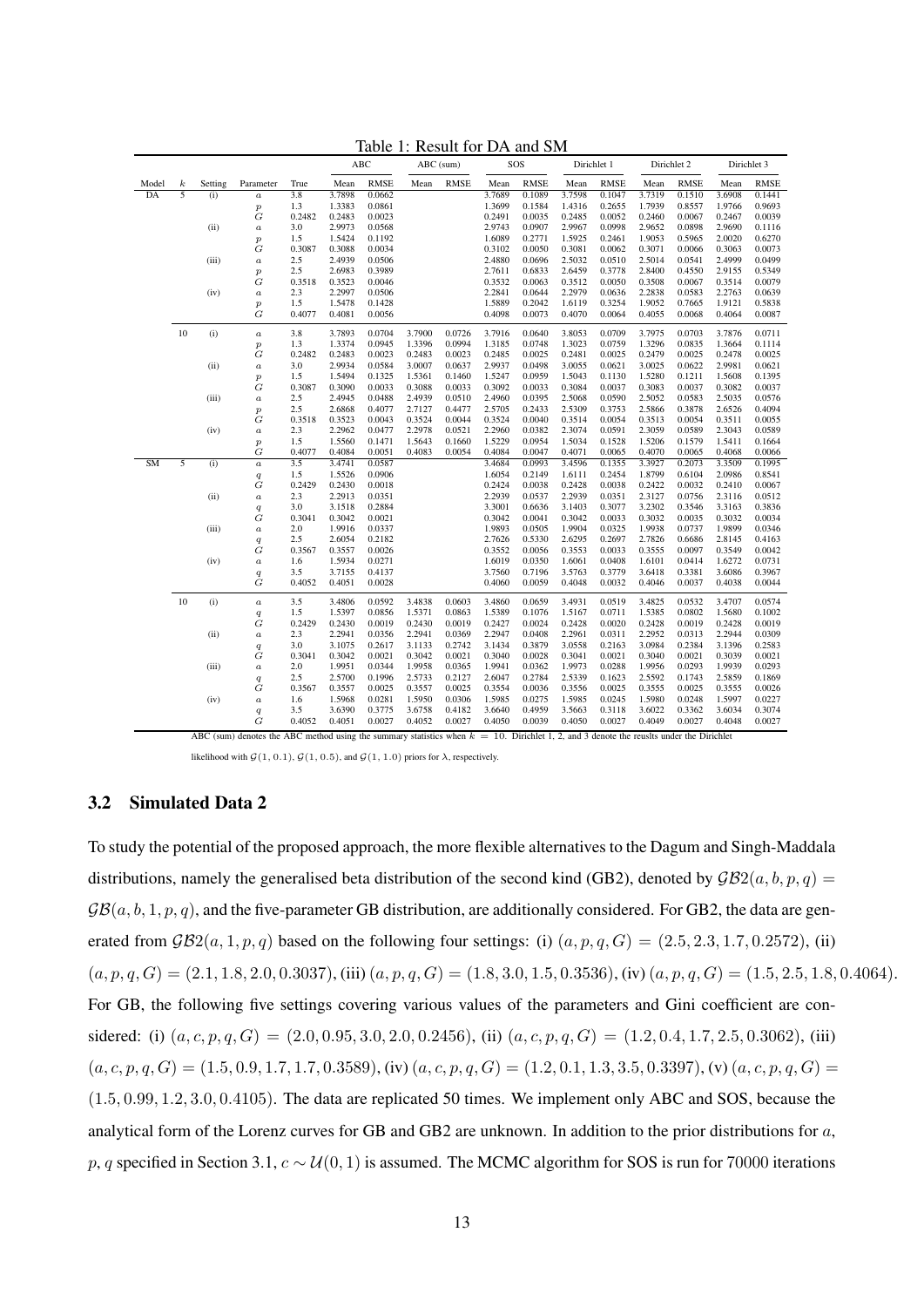including the 10000 initial burn-in period and every 20th draw is retained for posterior inference. For ABC, the same setting for Algorith 1 as in Section 3.1 is used.

Figure 4 presents the log average numbers of rejections per particle for each step of Algorithm 1 for GB and GB2. The figure shows that the overall numbers of rejections are larger for GB and GB2 than for DA and SM leading to the increased computing time, since it is required to estimate more parameters for GB and GB2. The average number of rejections tends to increase when the true Gini coefficient increases. In addition, using the summary statistics in the case of  $k = 10$  results in the shorter computing time.

Figures 5 and 6 present the typical trajectories of Algorithm 1 for  $k = 5$  for GB2 and GB, respectively. The red horizontal dashed lines represent the true parameter values and the grey curves represent the 2.5% and 97.5% quantiles. In contrast to the cases of DA and SM, the figure shows that not all parameters are simultaneously identified from the data, because the information contained in the data is limieted. For example, in Setting (i) for GB2, Figure 5 shows that the learning about  $a$  and  $q$  occurs and the posterior distributions concentrate as the algorithm proceeds, but little learning about  $p$  occurs. Similarly, for GB, Figure 6 shows we can only learn about a and c in Setting (i) and about a and p in Setting (iv). Which parameters we can learn seems to depend on the simulation setting. Nonetheless, the figures also show that in all cases the learning about the Gini coefficient does occur as the algorithm proceeds and the posterior distributions under the target tolerance are concentrated around the true values.

Table 2 presents the averages of the posterior mean and RMSE for the parameters and the Gini coefficient for GB2 and GB under the two methods. In all cases, ABC produced the smaller RMSE for the Gini coefficient than SOS. For both methods, the performance improves as the number of groups increases, but the degree of improvement is minuscule for ABC compared to SOS, as in the cases of DA and SM. The large RMSEs for the parameters in the table corresponds to the cases where the parameters are not well identified from the data as shown by Figures 5 and 6. The large RMSE for SOS could be also attributed to the poor mixing and convergence failure of the MCMC algorithm, as the convergence of MCMC in the context of grouped data is typically difficult to ensure (Kakamu, 2016).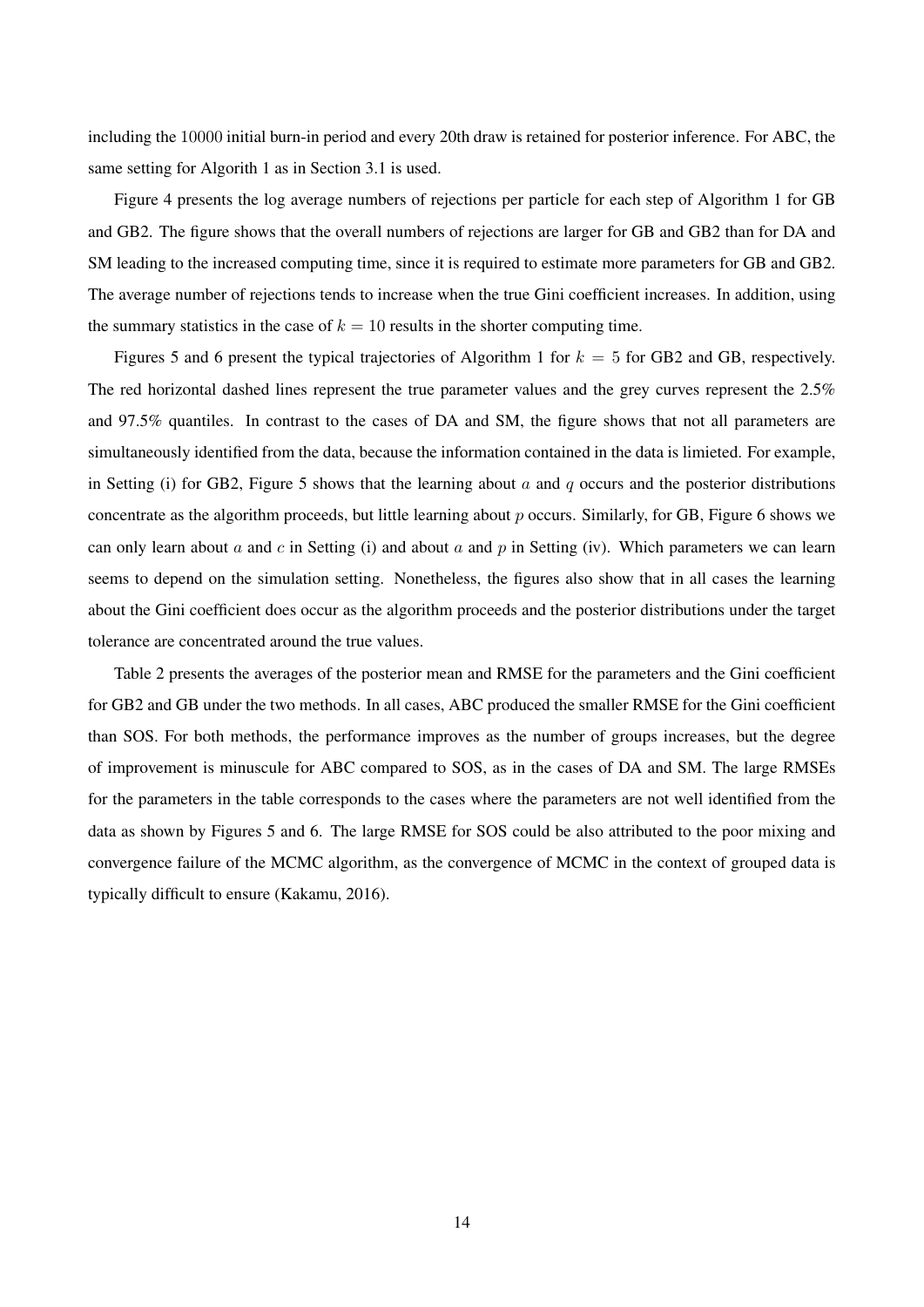

Figure 4: Log average number of rejections per particle for GB2 and GB:  $k = 5$  (black),  $k = 10$  (red),  $k = 10$ with summary (blue)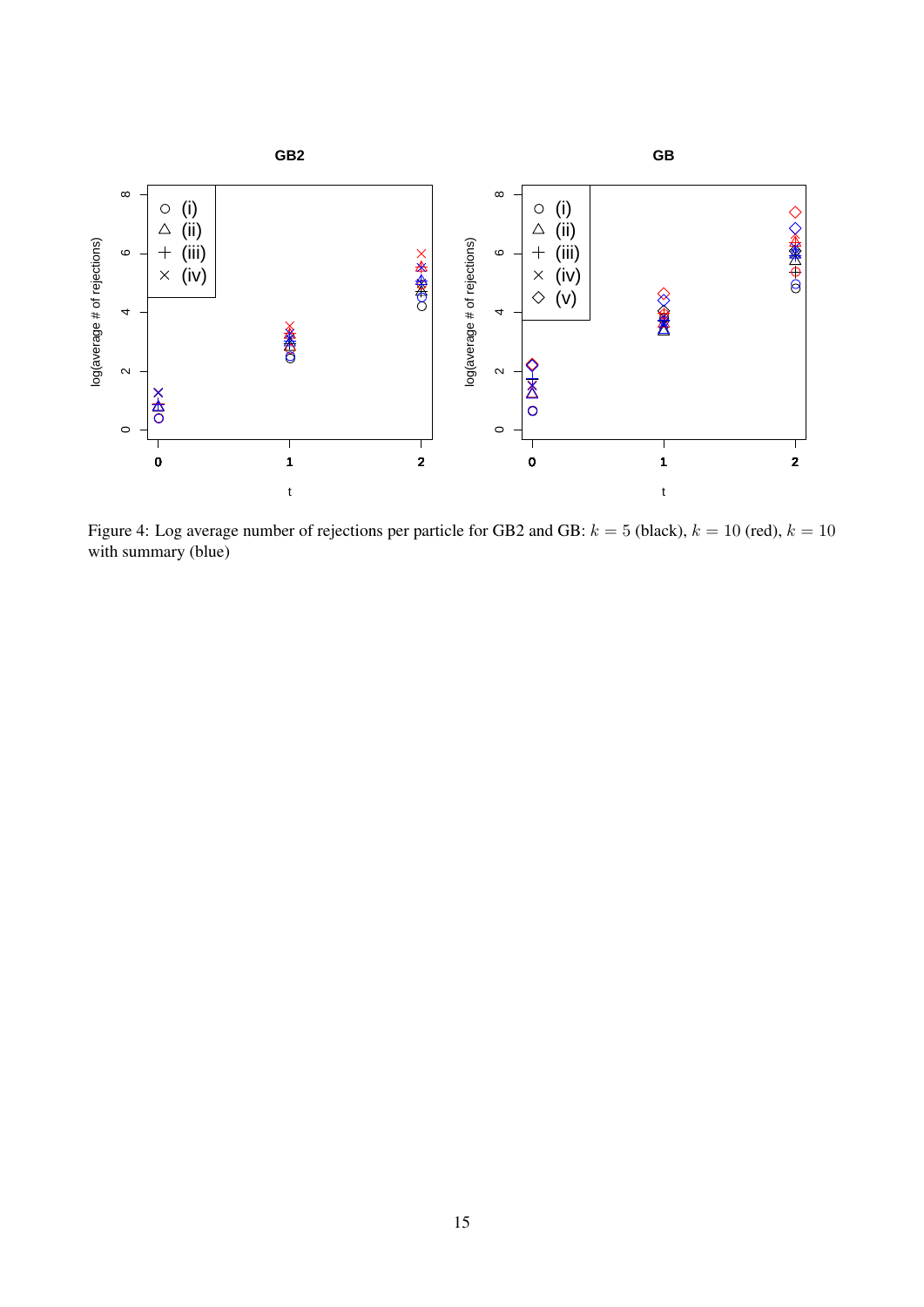

Figure 5: Typical trajectories of Algorithm 1 for GB2 ( $k = 5$ ) with the 2.5% and 97.5% quantiles (grey solid lines) and true parameter values (grey dashed lines)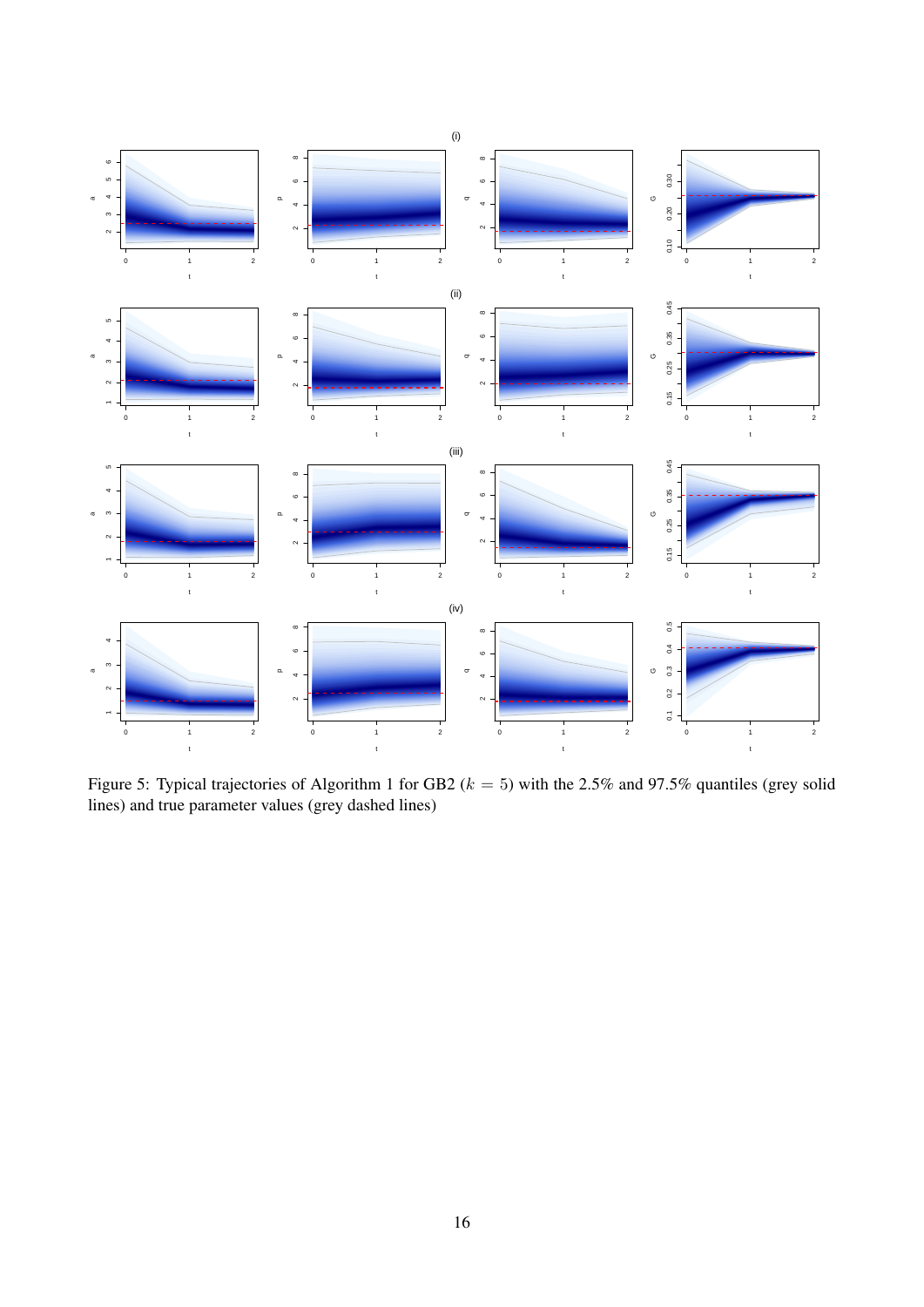

Figure 6: Typical trajectories of Algorithm 1 for GB ( $k = 5$ ) with the 2.5% and 97.5% quantiles (grey solid lines) and true parameter values (red dashed lines)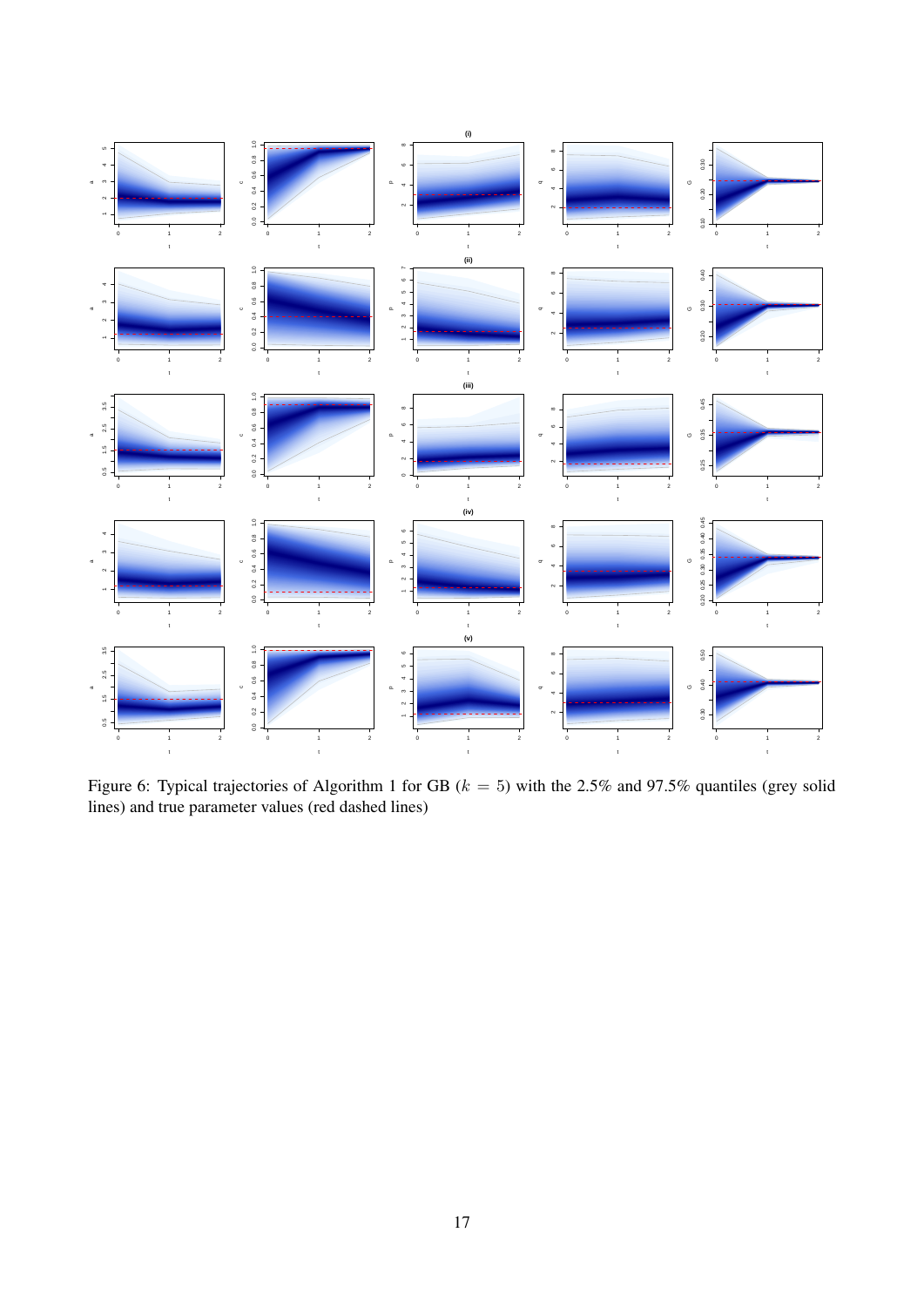|                 |       |                              |                  |        |                                                  | $k=5$         |           | $k=10$                                       |                      |                             |           |                                                                       |               |  |
|-----------------|-------|------------------------------|------------------|--------|--------------------------------------------------|---------------|-----------|----------------------------------------------|----------------------|-----------------------------|-----------|-----------------------------------------------------------------------|---------------|--|
|                 |       |                              |                  | ABC    |                                                  | SOS           |           | ABC                                          |                      | ABC(sum)                    |           |                                                                       | SOS           |  |
|                 |       | Model Setting Parameter True |                  |        | Mean RMSE                                        |               | Mean RMSE |                                              | Mean RMSE            |                             | Mean RMSE |                                                                       | Mean RMSE     |  |
| GB2             | (i)   | $\overline{a}$               | 2.5              |        | 2.1391 0.3630                                    | 2.2944        | 0.4645    |                                              |                      | 2.1610 0.3473 2.1572 0.3497 |           |                                                                       | 2.3658 0.4295 |  |
|                 |       | $\overline{p}$               | 2.3              | 3.3641 | 1.0741                                           | 2.1571        |           | 0.6206 3.2156 0.9449                         |                      | 3.2277                      | 0.9545    |                                                                       | 2.0440 0.6048 |  |
|                 |       | $\overline{q}$               | 1.7              | 2.5028 | 0.8085                                           | 3.2220        |           | 1.8285 2.4675 0.7792 2.4978 0.8067           |                      |                             |           | 2.9374                                                                | 1.6008        |  |
|                 |       | G                            | 0.2572           | 0.2588 | 0.0029                                           |               |           | 0.2482 0.0099 0.2584 0.0026 0.2582 0.0026    |                      |                             |           | 0.2493 0.0085                                                         |               |  |
|                 | (ii)  | $\boldsymbol{a}$             | 2.1              | 1.8001 | 0.3066                                           | 1.9395        |           | 0.3392 1.8325 0.2848                         |                      | 1.8301                      | 0.2843    | 1.9047                                                                | 0.3653        |  |
|                 |       | $\overline{p}$               | 1.8              | 2.4669 | 0.6866 2.5965                                    |               |           | 1.0547 2.3497 0.5920 2.3524 0.5904           |                      |                             |           | 2.6887                                                                | 1.1674        |  |
|                 |       | $\overline{q}$               | 2.0              | 3.1481 | 1.1573                                           | 2.3008        | 0.6511    |                                              | 3.0366 1.0690        | 3.0634                      | 1.0853    | 2.3170                                                                | 0.6595        |  |
|                 |       | G                            | 0.3037           | 0.3027 | 0.0031                                           | 0.3093        |           | $0.0084 \> \ 0.3022 \> \ 0.0033 \> \ 0.3021$ |                      |                             | 0.0033    | 0.3096 0.0077                                                         |               |  |
|                 | (iii) | $\boldsymbol{a}$             | 1.8              | 1.7017 | 0.1076                                           | 1.7334        | 0.2945    | 1.6945 0.1275                                |                      | 1.6907 0.1301               |           | 1.7386 0.2506                                                         |               |  |
|                 |       | $\boldsymbol{p}$             | 3.0              | 3.7787 | 0.8002                                           | 1.7688        | 1.3589    |                                              | 3.6963 0.7577        | 3.7207                      | 0.7754    | 1.6814                                                                | 1.3617        |  |
|                 |       | q                            | 1.5              | 1.8040 | 0.3212 3.8621                                    |               |           | 2.7102 1.8054 0.3337                         |                      | 1.8267 0.3550               |           |                                                                       | 3.8035 2.6010 |  |
|                 |       | G                            | 0.3536           | 0.3721 |                                                  | 0.0192 0.3284 |           | 0.0259 0.3715 0.0187                         |                      | 0.3713 0.0185               |           | 0.3280 0.0259                                                         |               |  |
|                 | (iv)  | $\boldsymbol{a}$             | 1.5              |        | 1.3756 0.1311                                    | 1.4624        |           | 0.2812 1.3900 0.1374                         |                      | 1.3875                      | 0.1357    | 1.3864 0.2359                                                         |               |  |
|                 |       | $\boldsymbol{p}$             | 2.5              |        | 3.2409 0.7699 2.0663                             |               |           | 0.7222 3.1050 0.6968 3.1176 0.6985           |                      |                             |           | 2.2012 0.6111                                                         |               |  |
|                 |       | q                            | 1.8              |        | 2.3654 0.5745 3.2108                             |               |           |                                              |                      |                             |           | 1.8263 2.3084 0.5468 2.3326 0.5635 3.3054 1.8158                      |               |  |
|                 |       | G                            | 0.4064           |        | 0.4138 0.0085 0.3863                             |               | 0.0221    |                                              |                      | 0.4134 0.0081 0.4132 0.0080 |           | 0.3862 0.0208                                                         |               |  |
| $\overline{GB}$ | (i)   | $\overline{a}$               | $\overline{2.0}$ | 1.8520 | 0.1494                                           | 2.1262        | 0.2347    | 1.8109 0.1910                                |                      | 1.8212                      | 0.1833    | 2.0275                                                                | 0.2315        |  |
|                 |       | $\boldsymbol{c}$             | 0.95             | 0.9538 |                                                  | 0.0060 0.9596 |           | 0.0139 0.9490 0.0048 0.9489                  |                      |                             | 0.0051    | 0.9608 0.0157                                                         |               |  |
|                 |       | $\boldsymbol{p}$             | 3.0              | 3.6033 | 0.6149 2.8358                                    |               |           | 0.6684 3.6951 0.7078 3.6701                  |                      |                             | 0.6980    | 3.0564                                                                | 0.5842        |  |
|                 |       | $\overline{q}$               | 2.0              | 3.0596 | 1.0637 2.0725                                    |               |           | 0.5179 3.1261                                | 1.1391 3.1288        |                             | 1.1399    | 2.3028 0.5987                                                         |               |  |
|                 |       | G                            | 0.2456           | 0.2462 | 0.0017                                           | 0.2465        |           | 0.0060 0.2461 0.0016 0.2461                  |                      |                             | 0.0016    | 0.2477                                                                | 0.0039        |  |
|                 | (ii)  | $\boldsymbol{a}$             | 1.2              |        | 1.4097 0.2276 1.4868 0.3756 1.3348 0.1646 1.3531 |               |           |                                              |                      |                             | 0.1756    | 1.4527 0.4268                                                         |               |  |
|                 |       | $\boldsymbol{c}$             | 0.4              | 0.3698 | 0.0338                                           | 0.3990        |           | 0.1252 0.3418 0.0616 0.3466                  |                      |                             | 0.0568    | 0.3912 0.1295                                                         |               |  |
|                 |       | $\overline{p}$               | 1.7              | 1.7556 | 0.1512                                           | 1.3711        | 0.4350    | 1.8399 0.2225                                |                      | 1.8189                      | 0.1915    | 1.4707                                                                | 0.4757        |  |
|                 |       | $\overline{q}$               | 2.5              | 3.2228 | 0.7494                                           | 3.2719        |           | 1.0712 3.0909 0.6281                         |                      | 3.0885                      | 0.6222    | 3.1895                                                                | 1.0178        |  |
|                 |       | G                            | 0.3062           | 0.3049 | 0.0022                                           | 0.3080        |           | 0.0037 0.3050 0.0021 0.3049                  |                      |                             | 0.0022    | 0.3067                                                                | 0.0027        |  |
|                 | (iii) | $\boldsymbol{a}$             | 1.5              | 1.1748 | 0.3267                                           | 1.4081        |           | 0.1884 1.1168 0.3842                         |                      | 1.1197                      | 0.3813    | 1.2915                                                                | 0.3140        |  |
|                 |       | $\boldsymbol{c}$             | 0.9              | 0.8484 |                                                  | 0.0530 0.9067 |           | 0.0351 0.8250 0.0762 0.8240                  |                      |                             | 0.0772    | 0.8929 0.0359                                                         |               |  |
|                 |       | $\boldsymbol{p}$             | 1.7              | 2.6511 | 0.9607                                           | 1.8787        | 0.3954    |                                              | 2.8834 1.1949 2.8755 |                             | 1.1871    | 2.2437                                                                | 0.8159        |  |
|                 |       | q                            | 1.7              | 3.7431 | 2.0464                                           | 2.6466        |           | 1.1092 3.5490                                | 1.8728               | 3.5753                      | 1.8998    | 3.0134                                                                | 1.5576        |  |
|                 |       | G                            | 0.3589           |        | 0.3590 0.0022                                    | 0.3648        |           | 0.0090 0.3584 0.0022 0.3583                  |                      |                             | 0.0024    | 0.3630 0.0065                                                         |               |  |
|                 | (iv)  | $\boldsymbol{a}$             | 1.2              |        | 1.4435 0.2658                                    | 1.3013        | 0.2700    | 1.4049 0.2448                                |                      | 1.4117                      | 0.2532    | 1.3013 0.2700                                                         |               |  |
|                 |       | $\boldsymbol{c}$             | 0.1              |        |                                                  |               |           |                                              |                      |                             |           | 0.3384 0.2389 0.2772 0.2016 0.3022 0.2027 0.3092 0.2095 0.2772 0.2016 |               |  |
|                 |       | $\boldsymbol{p}$             | 1.3              |        |                                                  |               |           |                                              |                      |                             |           | 1.4112 0.1812 1.3132 0.3282 1.4078 0.2036 1.4194 0.2139 1.3132 0.3282 |               |  |
|                 |       | q                            | 3.5              |        | 3.1348 0.4202 3.2402 0.7659                      |               |           |                                              |                      | 3.1263 0.4480 3.1159 0.4599 |           | 3.2402 0.7659                                                         |               |  |
|                 |       | G                            | 0.3397           | 0.3379 |                                                  |               |           | 0.0028 0.3390 0.0052 0.3384 0.0024 0.3383    |                      |                             |           | 0.0024 0.3390 0.0052                                                  |               |  |
|                 | (v)   | $\boldsymbol{a}$             | 1.5              | 1.1889 | 0.3176                                           | 1.2606        | 0.2998    |                                              |                      | 1.2986 0.2260 1.2841        | 0.2367    | 1.3753 0.2845                                                         |               |  |
|                 |       | $\boldsymbol{c}$             | 0.99             |        | 0.9123 0.0792                                    | 0.8617        |           | 0.1405 0.9474 0.0462 0.9452                  |                      |                             | 0.0483    | 0.9206 0.0810                                                         |               |  |
|                 |       | $\overline{p}$               | 1.2              |        | 2.0412 0.8583                                    | 1.6687        |           | 0.5761 1.7250 0.5649 1.7807                  |                      |                             | 0.6166    | 1.4961 0.5021                                                         |               |  |
|                 |       | q                            | 3.0              | 3.7646 | 0.7763                                           | 3.3483        | 0.8098    |                                              | 3.6695 0.7539        | 3.6939                      | 0.7594    | 3.3561                                                                | 1.1940        |  |
|                 |       | G                            | 0.4105           |        |                                                  |               |           |                                              |                      |                             |           | 0.4096 0.0029 0.3968 0.0153 0.4105 0.0028 0.4105 0.0028 0.4043 0.0075 |               |  |

Table 2: Result for GB2 and GB distributions

ABC(sum) denotes the ABC method using the summary statistics.

## 3.3 Real Data: Family Income and Expenditure Survey in Japan

The proposed method is now applied to estimate the Gini coefficient of the data from the Family Income and Expenditure Survey (FIES) in 2012 prepared by Ministry of Internal Affairs and Communications of Japan. The FIES data are based on  $n = 10000$  households and are available in the forms of quintile and decile data. For the hypothetical income distributions, DA, SM, GB2, and GB are fitted. The same prior distributions and algorithm settings as in the simulation studies are used.

Table 3 presents the posterior means and 95% credible intervals under the target tolerances. For GB, we are able to learn about  $a$  and  $c$ , while little learning about  $p$  and  $q$  occurred, similar to Setting (i) of the simulation study. Similarly, for GB2, some learning about  $a$  and  $p$  occurred similar to Setting (ii) of the simulation study. We can still obtain some insights on the shape of the underlying income distribution. Figure 8 presents the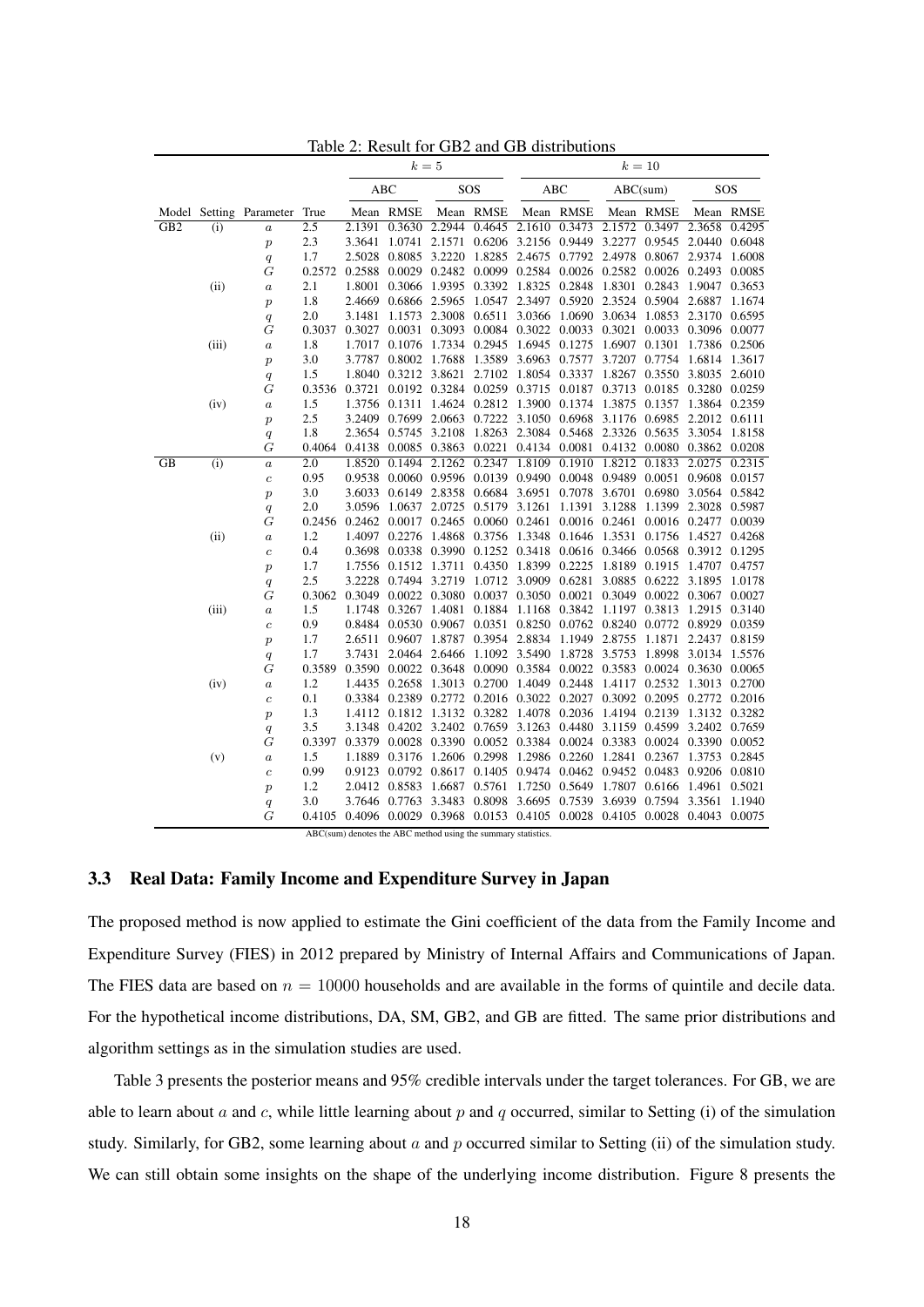implied income distributions which are obtained by generating the random numbers from each distribution with the parameters fixed to their posterior means and scaling them with the theoretical standard deviations under these parameter values. The distribution shapes of GB and GB2 are almost identical. The figure also shows that DA and SM have higher density in the low income region and the right tails decays more quickly compared to GB and GB2.

|          |                  | GВ   |                           |  |      | GB2                                                                                                                                 |  |      | DA     |  | SМ   |                           |  |
|----------|------------------|------|---------------------------|--|------|-------------------------------------------------------------------------------------------------------------------------------------|--|------|--------|--|------|---------------------------|--|
| Data     | Parameter        | Mean | 95% CI                    |  | Mean | 95% CI                                                                                                                              |  | Mean | 95% CI |  | Mean | 95% CI                    |  |
| Ouintile | $\boldsymbol{a}$ |      |                           |  |      | 1.9334 (1.2888, 2.9330) 2.0548 (1.3746, 3.1105) 4.2602 (4.0546, 4.4624) 3.6679 (3.4981, 3.8495)                                     |  |      |        |  |      |                           |  |
|          | $\epsilon$       |      | $0.9686$ (0.9308, 0.9974) |  |      |                                                                                                                                     |  |      |        |  |      |                           |  |
|          | $\boldsymbol{p}$ |      |                           |  |      | 3.5721 (1.4269, 7.0048) 2.8919 (1.2766, 5.5099) 0.8210 (0.7371, 0.9264)                                                             |  |      |        |  |      |                           |  |
|          | q                |      |                           |  |      | 2.9111 (1.2464, 5.6645) 3.4733 (1.5834, 6.5084)                                                                                     |  |      |        |  |      | $1.2568$ (1.1043, 1.4290) |  |
|          | G                |      |                           |  |      | $0.2459$ ( $0.2414$ , $0.2504$ ) $0.2464$ ( $0.2420$ , $0.2509$ ) $0.2482$ ( $0.2432$ , $0.2538$ ) $0.2474$ ( $0.2431$ , $0.2519$ ) |  |      |        |  |      |                           |  |
| Decile   | $\boldsymbol{a}$ |      |                           |  |      | 1.9594 (1.3073, 2.9622) 1.9800 (1.3841, 2.7915) 4.2962 (4.1005, 4.5123) 3.5924 (3.4697, 3.7289)                                     |  |      |        |  |      |                           |  |
|          | $\mathfrak{c}$   |      | $0.9762$ (0.9470, 0.9982) |  |      |                                                                                                                                     |  |      |        |  |      |                           |  |
|          | $\boldsymbol{p}$ |      |                           |  |      | 3.4502 (1.4621, 6.7507) 3.0384 (1.4702, 5.6317) 0.7938 (0.7141, 0.8853)                                                             |  |      |        |  |      |                           |  |
|          | q                |      |                           |  |      | 3.0114 (1.3057, 5.6468) 3.5858 (1.9112, 6.3023)                                                                                     |  |      |        |  |      | $1.3302$ (1.2005, 1.4797) |  |
|          | G                |      |                           |  |      | $0.2461$ ( $0.2418$ , $0.2503$ ) $0.2465$ ( $0.2420$ , $0.2508$ ) $0.2486$ ( $0.2434$ , $0.2544$ ) $0.2470$ ( $0.2427$ , $0.2513$ ) |  |      |        |  |      |                           |  |

Table 3: Posterior summary for the FIES data



Figure 7: Implied income distributions for the quintile and decile data

The goodness of fit of the income models can be quantified through the marginal likelihood, which is calculated following Didelot *et al*. (2011). The log marginal likelihoods for GB, GB2, DA, and SM are, respectively, −3.971, −2.110, −8.037, and −5.675 for the quintile data and −4.064, −2.100, −8.736, and −5.427 for the decile data. Based on the marginal likelihoods, GB2 is supported the most by the both data followed by GB. This result is consistent with McDonald and Xu (1995) and is also in line with the argument made by Kleiber and Kotz (2003). The goodness of fit can be also checked through the simulating function by plotting the abso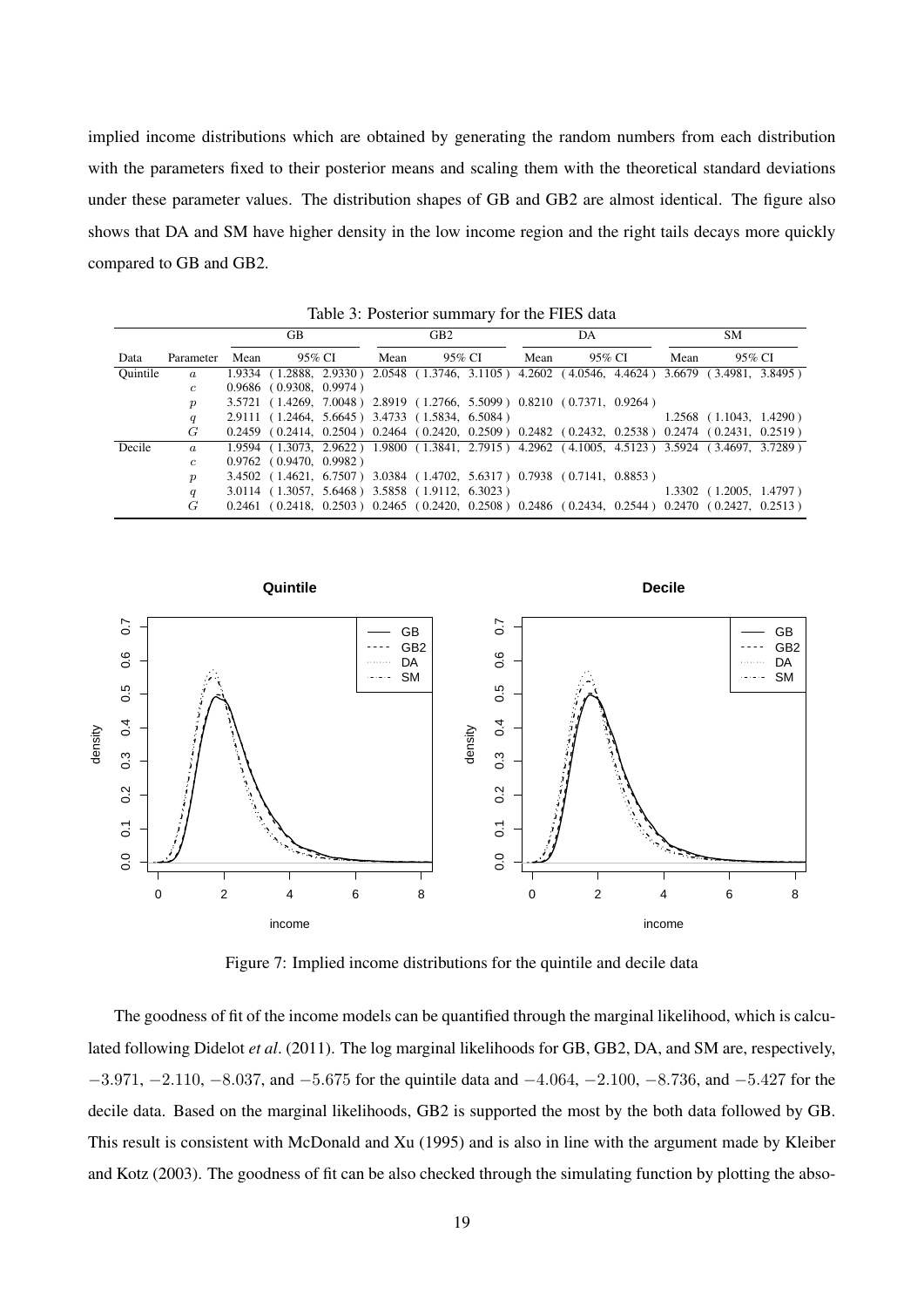lute difference between the posterior mean of the simulated income share  $x_j$  and the observed income share  $y_j$ ,  $|E[x_j |y] - y_j|$ , for  $j = 1, ..., k - 1$  under each model. Figure 8 shows that the absolute differences under GB and GB2 are generally smaller than those under DA and SM for both quintile and decile data, also suggesting the use of a more flexible class of income distributions.



Figure 8: Plots of  $|E[x_j|\mathbf{y}] - y_j|$  for the quintile and decile data

The posterior distributions of the Gini coefficient are compared with the nonparametric bounds of Gastwirth (1972), in which a Gini estimate should be included. The nonparametric bounds are given by (0.2310, 0.2545) and (0.2419, 0.2484) for the quintile and decile data, respectively. This can be seen from Figure 8, which presents the posterior distributions of the Gini coefficient. The shaded area in the figure represents the region inside the nonparametric bounds. The marks on the horizontal axis represent the posterior means. For the quintile data, all models resulted the posterior distributions of the Gini coefficient which are fairly concentrated within the nonparametric bounds. The posterior probabilities that the Gini coefficient is included in the bounds are 1.000, 0.999, 0.984, and 0.998 for GB, GB2, DA, and SM, respectively. In the case of the decile data, the figure shows that the bodies of the posterior distributions under GB, GB2, and SM are included in the nonparametric bounds. Only the left half of the posterior distribution is include in the bounds under DA and the posterior mean is outside the bounds. The posterior probabilities of the Gini coefficient included inside the bounds are 0.818, 0.776, 0.468, and 0.718 for GB, GB2, DA, and SM, respectively. While this result indicates the limitation that the posterior distribution obtained by using the proposed method does not shrink as fast as the nonparametric bounds, it is consistent with the results of the simulation studies. Nonetheless, GB2 appear to be the most appropriate income model among the four in terms of goodness of fit and the Gini coefficient.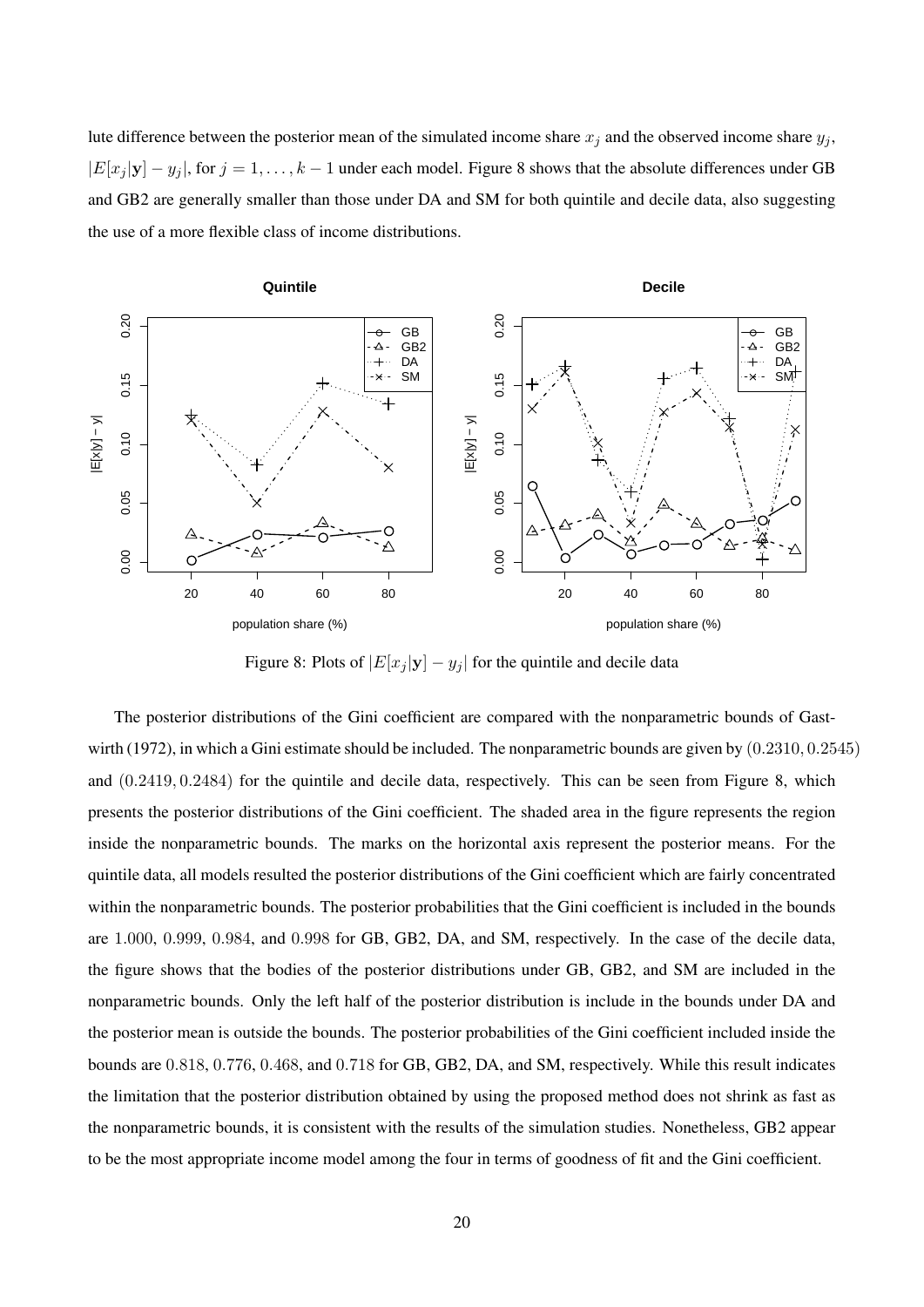For comparison purpose, Figure 8 also presents the posterior distributions of the Gini coefficient from SOS. For the quintile data, the posterior distributions appear to be more dispersed and scattered across regions. For the decile data, GB and GB2 produced the posterior distributions concentrated around the bounds with the posterior probabilities given by 0.710 and 0.656, respectively. Contrary, the posterior distributions under DA and SM are located away from the bounds. Therefore, the proposed ABC method also provides more reliable estimates of Gini coefficient in terms of the nonparametric bounds.

250 250 50 100 150 200 250 50 100 150 200 250 ● GB ● GB  $\Delta$  -GB2  $\Delta$  -GB2  $+$ DA  $+$ DA 200 200  $-x$ SM  $\cdot$   $\times$ SM 150 150 density density  $\overline{100}$ 100 SO, 50  $\circ$ ●  $\circ$ ● 0.230 0.240 0.250 0.260 0.230 0.240 0.250 0.260 G G **Decile (ABC) Decile (SOS)** 250 250 50 100 150 200 250 50 100 150 200 250 <del>o</del> GB<br>△- GB  $\rightarrow$  GB<br> $\rightarrow$  GB GB2 GB2  $+$ DA DA  $+$ . 200 200 SM SM  $\times$  $\star$  -150 150 density density 100  $100$ 50 50  $\alpha$  $\circ$  $\circ$ Λ  $\subset$ 0.230 0.240 0.250 0.260 0.230 0.240 0.250 0.260 G G



**Quintile (ABC)**

**Quintile (SOS)**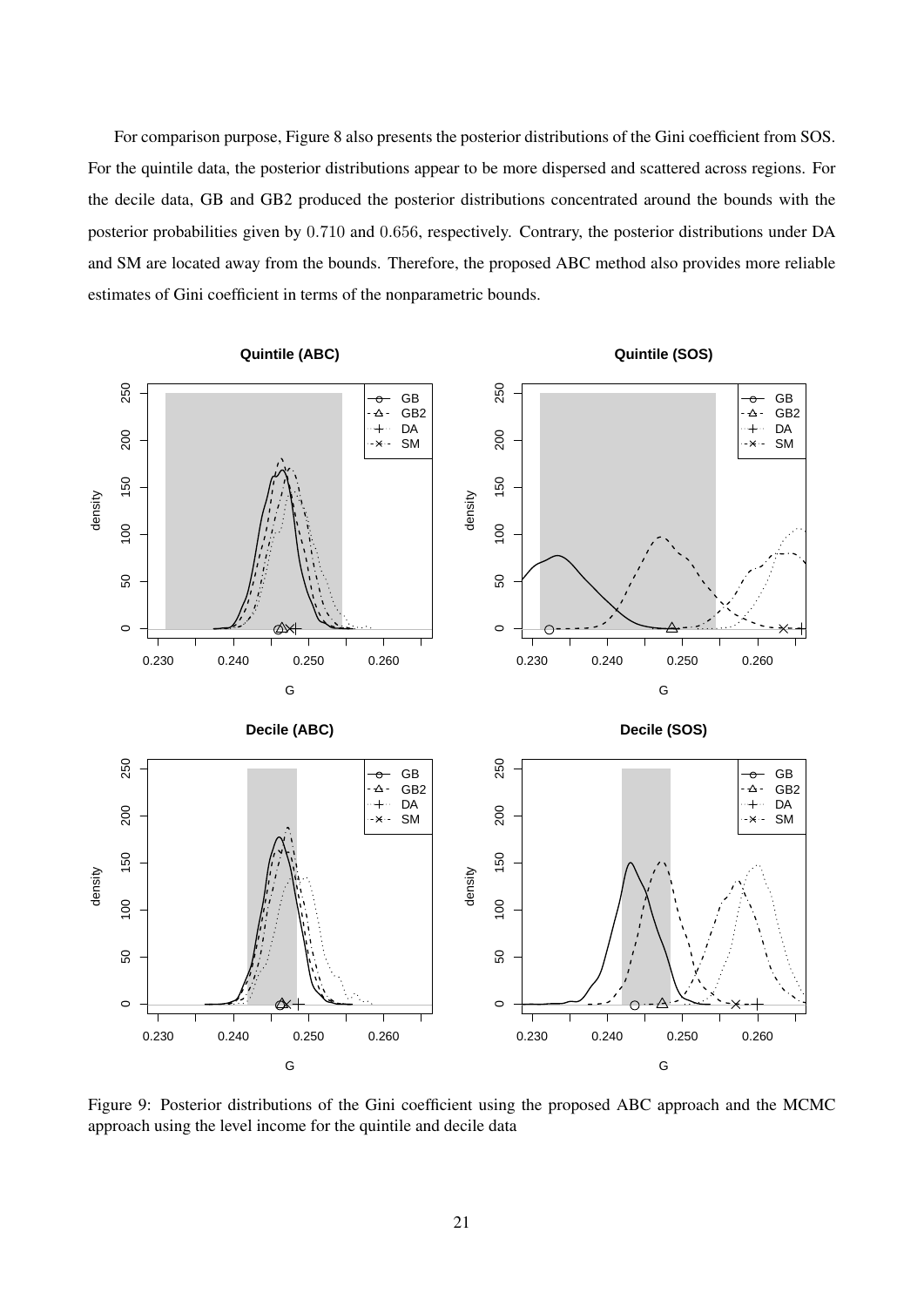## 4 Discussion

We proposed a new Bayesian approach to estimate the Gini coefficient from the Lorenz curve of a hypothetical income distribution based on grouped data and the ABC method based on the SMC algorithm is adopted for parameter estimation. From the simulation study, the proposed approach is found to perform comparably with or better than the existing methods with respect to the Gini coefficient estimation. Our approach is found to be particularly valuable in the where the number of group is small as in quintile data. In the application to the Japanese data, the usefulness of the proposed approach assuming the class of GB distribution is illustrated by showing that the posterior distributions of the Gini coefficient are included within the nonparametric bounds with relatively high posterior probabilities and by presenting the income distributions implied from the hypothetical distributions.

Further, the numerical examples presented in this paper illuminate the limitation of the present study. Some parameters of the hypothetical distribution may not be identified when the number of parameters is large as in the cases of GB and GB2, because the information contained in grouped data is severely limited. Further, the posterior distribution of the Gini coefficient from the proposed approach does not shrink as fast as the nonparametric bounds as the number of income groups increases. Therefore, reconciling the goodness of fit and the accuracy of the Gini estimate when we have more groups in the data provide a direction for the future research.

# References

- [1] Beaumont, M.A., Zhang, W., and Balding, D. (2002). Approximate Bayesian computation in population genetics. *Genetics*, 162, 2025–2035.
- [2] Beaumont, M.A., Cornuet, J.-M., Marin, J.-M., and Robert, C.P. (2009). Adaptive approximate Bayesian computation. *Biometrika*, 96, 983–990.
- [3] Basmann, R.L., Hayes, K.J., Slottje, D.J. and Johnson, J.D. (1990). A general functional form for approximating the Lorenz curve. *Journal of Econometrics*, 43, 77–90.
- [4] Bonassi, F.V. and West, M. (2015). Sequential Monte Carlo with adaptive weights for approximate Bayesian computation. *Bayesian Analysis*, 10, 171–187.
- [5] Chotikapanich, D. (1993). A comparison of alternative functional forms for the Lorenz curve. *Economics Letters*, 41, 129–138.
- [6] Chotikapanich, D. (ed.) (2008). *Modeling Income Distributions and Lorenz Curves*, Springer: New York.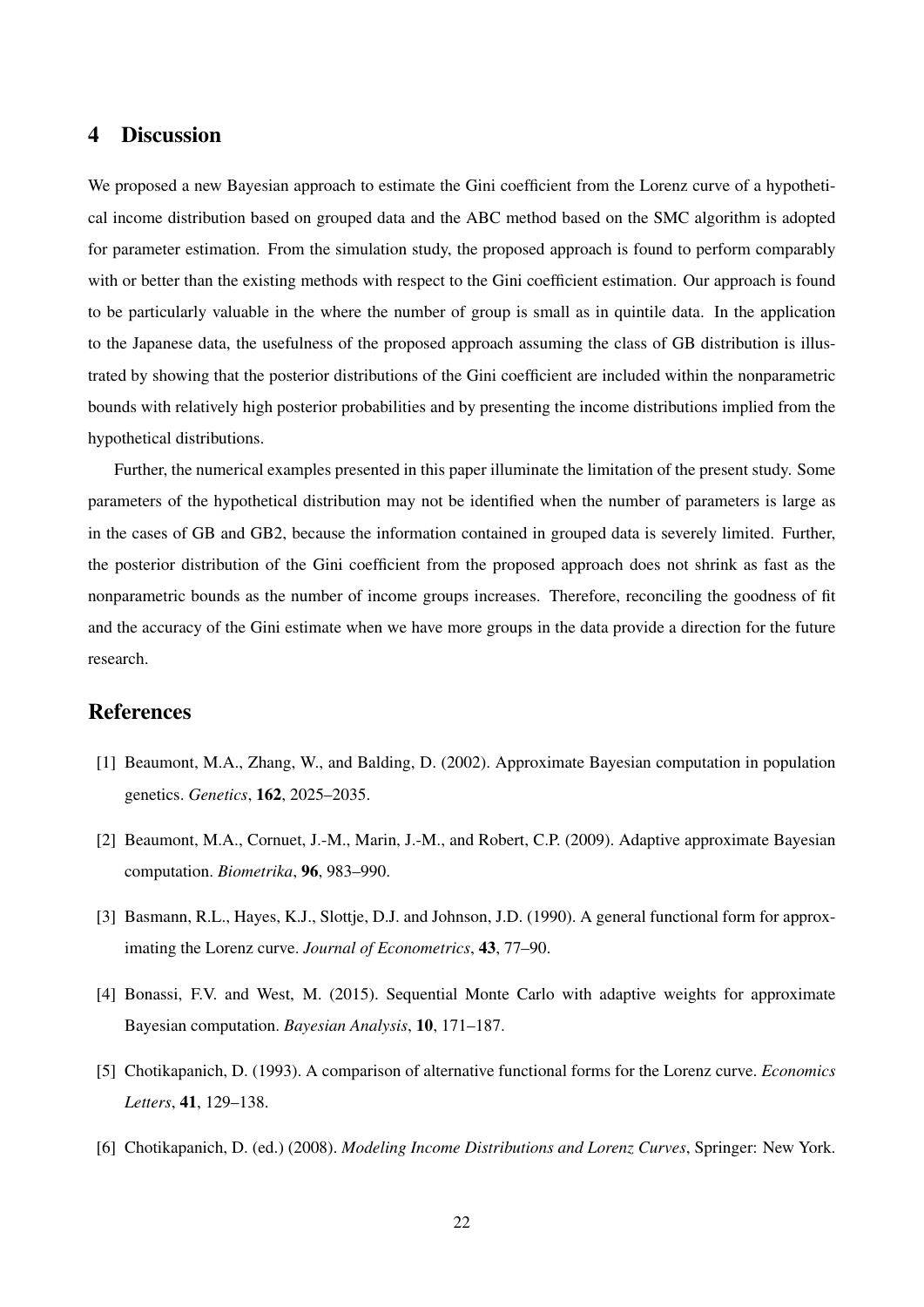- [7] Chotikapanich, D. and Griffiths, W.E. (2002). Estimating Lorenz curves using a Dirichlet distribution. *Journal of Business & Economic Statistics*, 20, 290–295.
- [8] Chotikapanich, D. and Griffiths, W.E. (2005). Averaging Lorenz curves. *Journal of Income Inequality*, 3, 1–19.
- [9] Csilléry, K., Blum, M., Gaggiotti, O., and François, O. (2010). Approximate Bayesian computation (ABC) in practice. *Trends in Ecology & Evolution*, 25, 410–418.
- [10] Dagum, C. (1977). A new model of personal income distribution: Specification and estimation. *Economie ´ Appliquee´* , 30, 413–437.
- [11] David, H.A. and Nagaraja, H.N. (2003). *Order Statistics, 3rd ed.*, Wiley: New York.
- [12] Del Moral, P., Doucet, A., and Jasra, A. (2012). An adaptive sequential Monte Carlo method for approximate Bayesian computaiton. *Statistics and Computing*, 22, 1009–1020.
- [13] Didelot, X., Everitt, R.G., Johansen, A.M., and Lawson, D.J. (2011). Likelihood-free estimation of model evidence. *Bayesian Analysis*, 6, 49–76.
- [14] Doornik, J.A. (2013). *OxTM 7: An Object-Oriented Matrix Programming Language*. Timberlake: London.
- [15] Fearnhead, P. and Prangle, D. (2012). Constructing summary statistics for approximate Bayesian computation: semi-automatic approximate Bayesian computation (with discussion). *Journal of the Royal Statistical Society: Series B*, 74, 419–474.
- [16] Filippi, S., Barnes, C.P., Cornebise, J., and Stumpf, M.P. (2013). On optimality of kernels for approximate Bayesian computation using sequential Monte Carlo. *Statistical Applications in Genetics and Molecular Biology*, 12, 87–107.
- [17] Gastwirth, J.L. (1972). The estimation of the Lorenz curve and Gini index. *Review of Economics and Statistics*, 54, 306–316.
- [18] Hajargsht, G. and Griffiths, W.E. (2015). Inference for Lorenz curves. Technical Report, Department of Economics, University of Melbourne.
- [19] Hasegawa, H. and Kozumi, H. (2003). Estimation of Lorenz curves: A Bayesian nonparametric approach. *Journal of Econometrics*, 115, 277–291.
- [20] Iritani, J. and Kuga, K. (1983). Duality between the Lorenz curves and income distribution functions. *Economic Studies Quarterly*, 34, 9–21.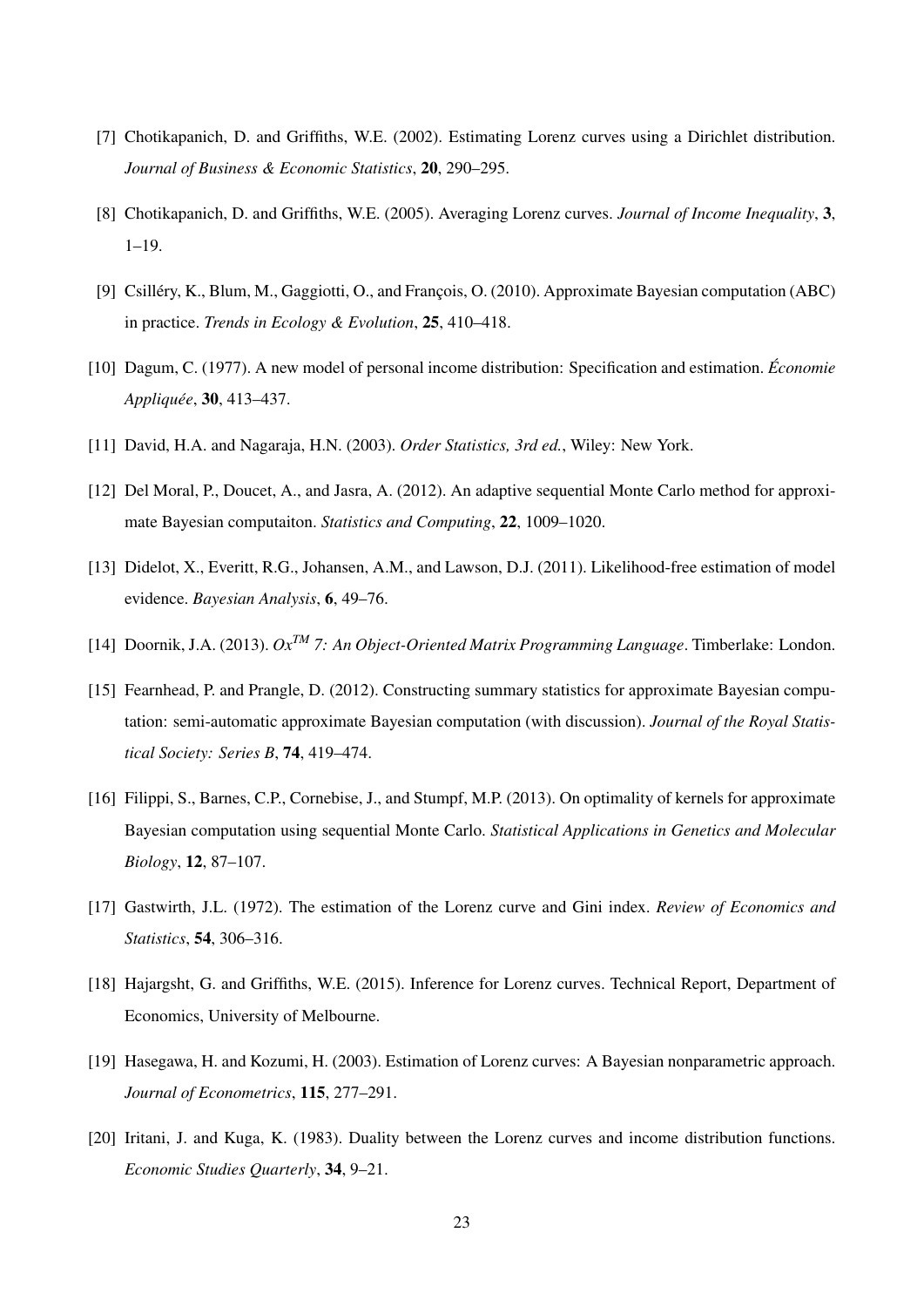- [21] Kakamu, K. (2016). Simulation studies comparing Dagum and Singh-Maddala income distributions. *Computational Economics*, 48, 593–605.
- [22] Kakamu, K. and Nishino, H. (2016). Bayesian estimation of beta-type distribution parameters based on grouped data. Discussion Paper No. 2016-8, Kobe University.
- [23] Kakwani, N.C. and Podder, N. (1973). On the estimation of Lorenz curves from grouped observations. *International Economic Review*, 14, 278–292.
- [24] Kakwani, N.C. and Podder, N. (1976). Efficient estimation of the Lorenz curve and associated inequality measures from grouped observations. *Econometrica*, 44, 137–148.
- [25] Kleiber, C. and Kotz, S. (2003). *Statistical Size Distributions in Economics and Actuarial Science*. Wiley: New York.
- [26] Lenormand, M., Jabot, F., and Deffuant, G. (2013). Adaptive approximate Bayesian computation for complex models. *Statistics and Computing*, 28, 2777–2796.
- [27] Lorenz, M.O. (1905) Methods of measuring the concentration of wealth. *Publications of the American Statistical Association*, 9, 209–219.
- [28] Marjoram, P., Molitor, J., Plagnol, V., Tavare, S. (2003). Markov chain Monte Carlo without likelihoods. ´ *Proceedings of the National Academy of Sciences*, 100, 15324–15328.
- [29] Marin, J.-M., Pudlo, P., Robert, C.P., and Ryder, R. (2012). Approximate Bayesian computational methods. *Statistics and Computing*, 22, 1167–1180.
- [30] McDonald, J.B. (1984). Some generalized functions for the size distribution of income. *Econometrica*, 52, 647–663.
- [31] McDonald, J.B. and Xu, Y.J. (1995). A generalization of the beta distribution with applications. *Journal of Econometrics*, 66, 133–152.
- [32] McDonald, J.B. and Ransom, M. (2008). The generalized beta distribution as a model for the distribution of income: estimation of related measures of inequality. in Chotikapanich, D. (ed.) *Modeling Income Distributions and Lorenz Curves*, Springer: New York, 167–190.
- [33] McVinish, R. (2012). Improving ABC for quantile distributions. *Statistics and Computing*, 22, 1199– 1207.
- [34] Nishino, H. and Kakamu, K. (2011). Grouped data estimation and testing of Gini coefficients using lognormal distributions. *Sankhya Series B*, 73, 193–210.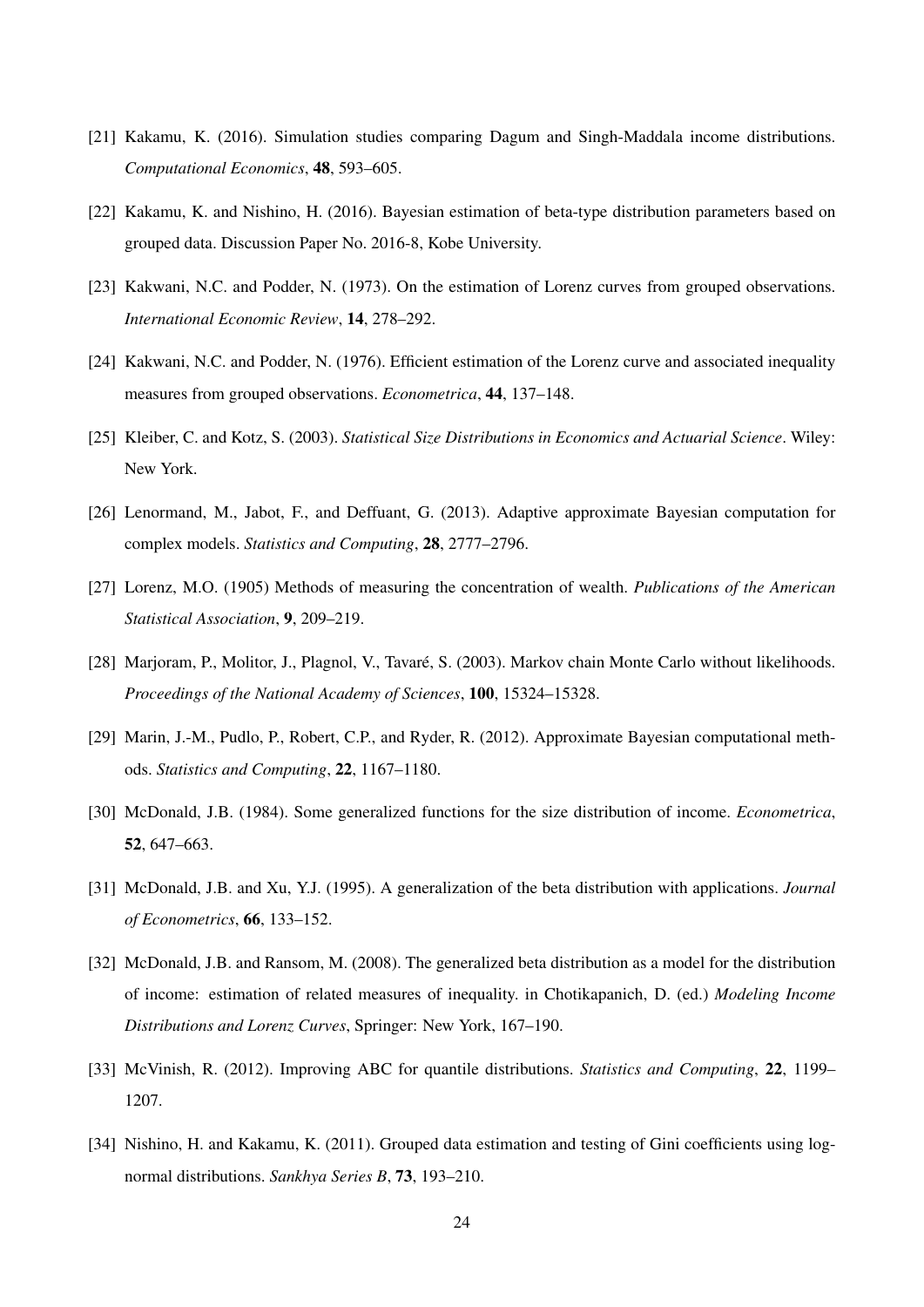- [35] Ortega, P., Martín, G., Fernández, A., Ladoux, M. and García, A. (1991) A new functional form for estimating Lorenz curves. *Review of Income and Wealth*, 14, 447–452.
- [36] Prangle, D. (2015). Summary statistics in approximate Bayesian computation. arXiv:1512.05633.
- [37] Rasche, R.H., Gaffney, J., Koo, A.Y.C. and Obst, N. (1980). Functional forms for estimating the Lorenz curve. *Econometrica*, 48, 1061–1062.
- [38] Ryu, H.K. and Slottje, D.J. (1999). Parametric approximations of the Lorenz curve. in Silber, J. (ed.) *Handbook on Income Inequality Measurement*. Kluwer Academic Publishers: Boston, 291–312.
- [39] Sarabia, J.M. (2008) Parametric Lorenz curves: Models and applications. in Chotikapanich, D. (ed.) *Modeling Income Distributions and Lorenz Curves*. Springer: New York, 167–190.
- [40] Sarabia, J.M., Castillo, E. and Slottje, D.J. (1999). An ordered family of Lorenz curves. *Journal of Econometrics*, 91, 43–60.
- [41] Sarabia, J.M., Castillo, E. and Slottje, D.J. (2002). Lorenz ordering between Mcdonalds generalized functions of the income size distribution. *Economics Letters*, 75, 265–270.
- [42] Scott, D.W. and Sain, S.R. (2005). Multidimensional density estimation. in Rao, C.R., Wegman, E.J., Solka, J.L. (eds.) *Handbook of Statistics 24*. North-Holand: Amsterdam.
- [43] Silk, D., Filippi, S., and Stumpf, M.P. (2013). Optimizing threshold-schedules for sequential Monte Carlo approximate Bayesian computation: applications to molecular systems. *Statistical Applications in Genetics and Molecular Biology*, 12, 603–618.
- [44] Singh, S.K. and Maddala, G.S. (1976) A function for size distribution of income. *Econometrica*, 47, 1513–1525.
- [45] Sisson, S.A. and Fan, Y. (2011). Likelihood-free Markov chain Monte Carlo. in Brooks, S.P., Gelman, A., Jones, G., Meng, X.L. (Eds.), *Handbook of Markov Chain Monte Carlo*. Chapman and Hall/CRC Press: Boca Raton.
- [46] Sisson, S.A., Fan, Y., and Tanaka, M.M. (2007). Sequential Monte Carlo without likelihoods. *Proceedings of the National Academy of Sciences*, 104, 1760–1765.
- [47] Sisson, S.A., Fan, Y., and Tanaka, M.M. (2009). Correction for Sisson et al, Sequential Monte Carlo without likelihoods. *Proceedings of the National Academy of Sciences*, 106, 16889.